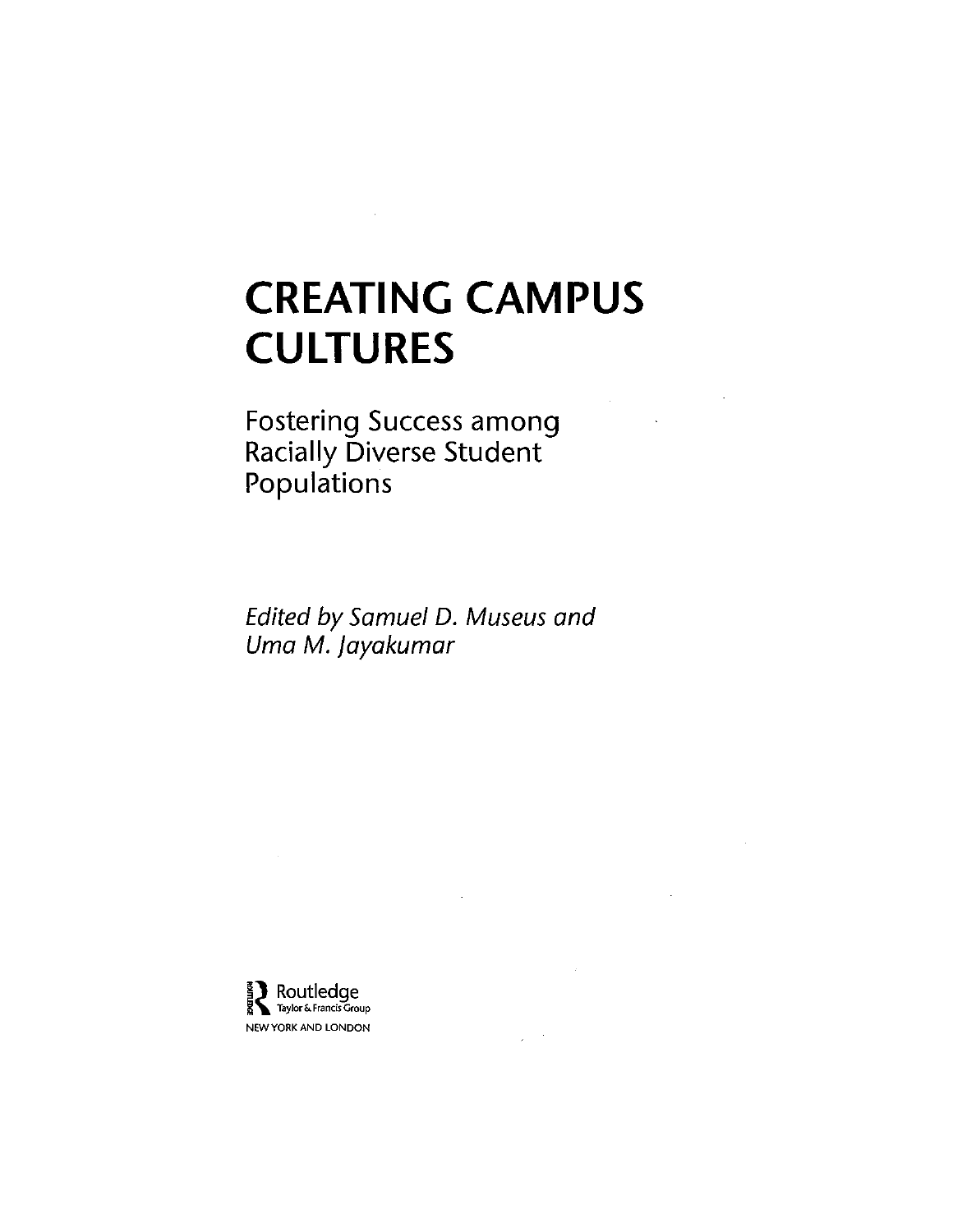First published 2012 by Routledge 711 Third Avenue, New York, NY 10017

Simultaneously published in the UK by Routledge 2 Park Square, Milton Park, Abingdon, Oxon OX14 4RN

*Routledge is an imprint* cif *the Taylor* & *Francis Group, an* infom~a *business* 

#### © 2012 Taylor & Francis

The right of the editor to be identified as the author of the editorial material, and of the authors for their individual chapters, has been asserted in accordance with sections 77 and 78 of the Copyright, Designs and Patents Act 1988.

All rights reserved. No part of this book may be reprinted or reproduced or utilised in any form or by any electronic, mechanical, or other means, now known or hereafter invented, including photocopying and recording, or in any information storage or retrieval system, without permission in writing from the publishers.

*Trademark notice:* Product or corporate names may be trademarks or registered trademarks, and are used only for identification and explanation without intent to infringe.

#### *Library* cif *Congress Catalogi11g in Publication Data*

Creating campus cultures : fostering success among racially diverse student populations / [edited by] Samuel D. Museus, Uma M. Jayakumar.

p.cm. Includes bibliographical references and index.

1. Minorities-Education (Higher)-United States. 2. College environment-United States. 3. Multicultural education-United States. 4. Educational equalization-United States. I. Museus, Samuel D. II.Jayakumar, Uma M. LC3727.C74 2011 370.1170973-dc23 2011025499

ISBN: 97B-0-415-88819-6 (hbk) ISBN: 978-0-415-88820-2 (pbk) ISBN: 978-0-203-83241-7 (ebk)

Typeset in Bembo by Prepress Projects Ltd, Perth, UK

Printed and bound in the United States of America on acid-free paper by Edwards Brothers, Inc.

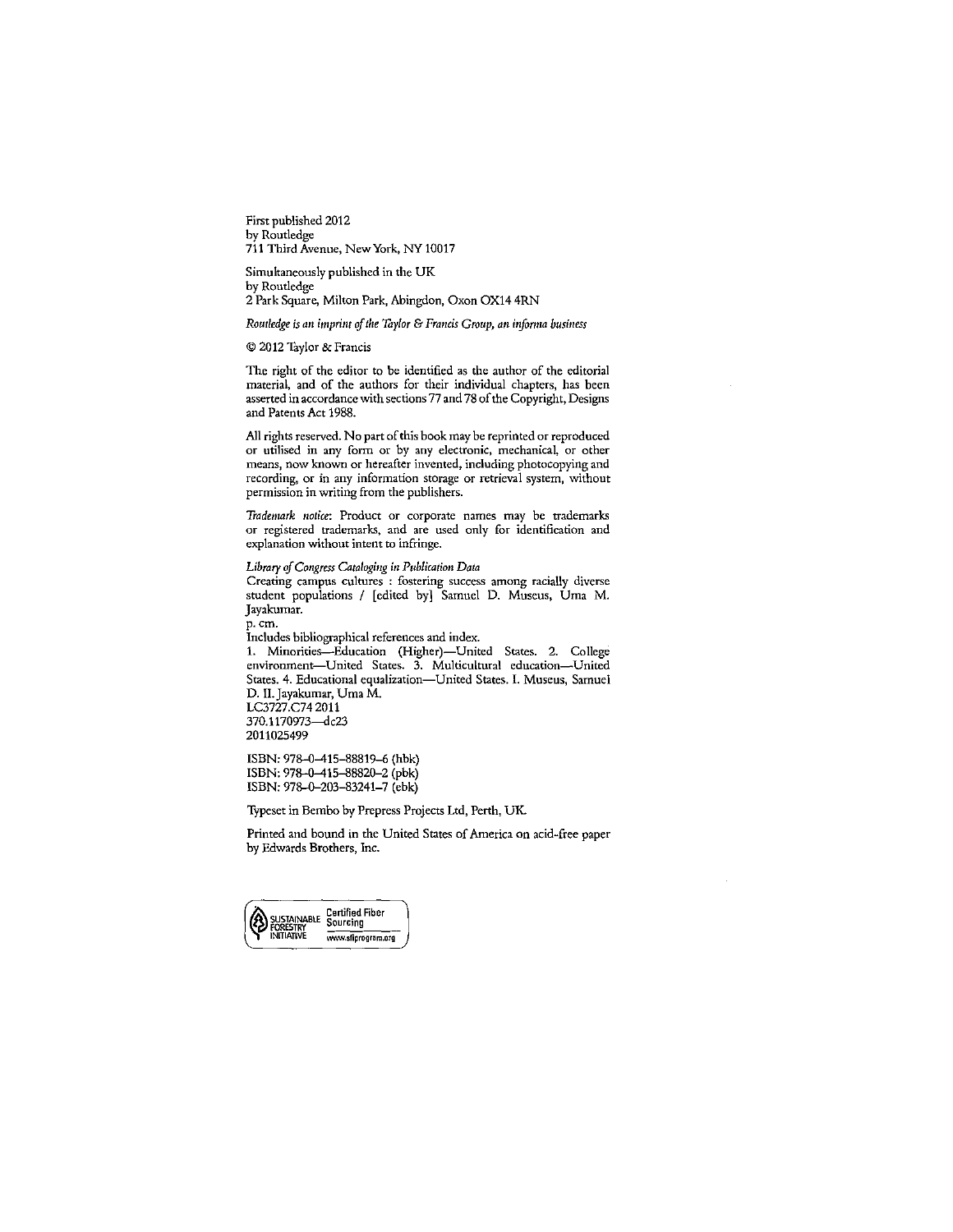## **CONTENTS**

 $\label{eq:2.1} \frac{1}{2} \sum_{i=1}^n \frac{1}{2} \sum_{j=1}^n \frac{1}{2} \sum_{j=1}^n \frac{1}{2} \sum_{j=1}^n \frac{1}{2} \sum_{j=1}^n \frac{1}{2} \sum_{j=1}^n \frac{1}{2} \sum_{j=1}^n \frac{1}{2} \sum_{j=1}^n \frac{1}{2} \sum_{j=1}^n \frac{1}{2} \sum_{j=1}^n \frac{1}{2} \sum_{j=1}^n \frac{1}{2} \sum_{j=1}^n \frac{1}{2} \sum_{j=1}^n \frac{$ 

|   | Foreword<br>Shaun R. Harper                                                                                                                                                                       | ix  |
|---|---------------------------------------------------------------------------------------------------------------------------------------------------------------------------------------------------|-----|
|   | Acknowledgments                                                                                                                                                                                   | xii |
| 1 | Mapping the Intersection of Campus Cultures and Equitable<br>Outcomes among Racially Diverse Student Populations<br>Uma M. Jayakumar and Samuel D. Museus                                         | 1   |
|   | 2 The Campus Racial Culture: A Critical Race Counterstory<br>Samuel D. Museus, Joanna N. Ravello, and Blanca E. Vega                                                                              | 28  |
|   | 3 Creating a Culture of Inquiry around Equity and Student<br><b>Success</b><br>Keith A. Witham and Estela Mara Bensimon                                                                           | 46  |
| 4 | Moving from Cultures of Individualism to Cultures of<br>Collectivism in Support of Students of Color<br>Douglas A. Guiffrida, Judy Marquez Kiyama,<br>Stephanie J. Waterman, and Samuel D. Museus | 68  |

 $\mathcal{L}^{\text{max}}_{\text{max}}$  and  $\mathcal{L}^{\text{max}}_{\text{max}}$ 

 $\mathcal{L}(\mathcal{L}^{\mathcal{L}})$  and  $\mathcal{L}(\mathcal{L}^{\mathcal{L}})$  and  $\mathcal{L}(\mathcal{L}^{\mathcal{L}})$  and  $\mathcal{L}(\mathcal{L}^{\mathcal{L}})$ 

 $\mathcal{L}^{\text{max}}_{\text{max}}$  and  $\mathcal{L}^{\text{max}}_{\text{max}}$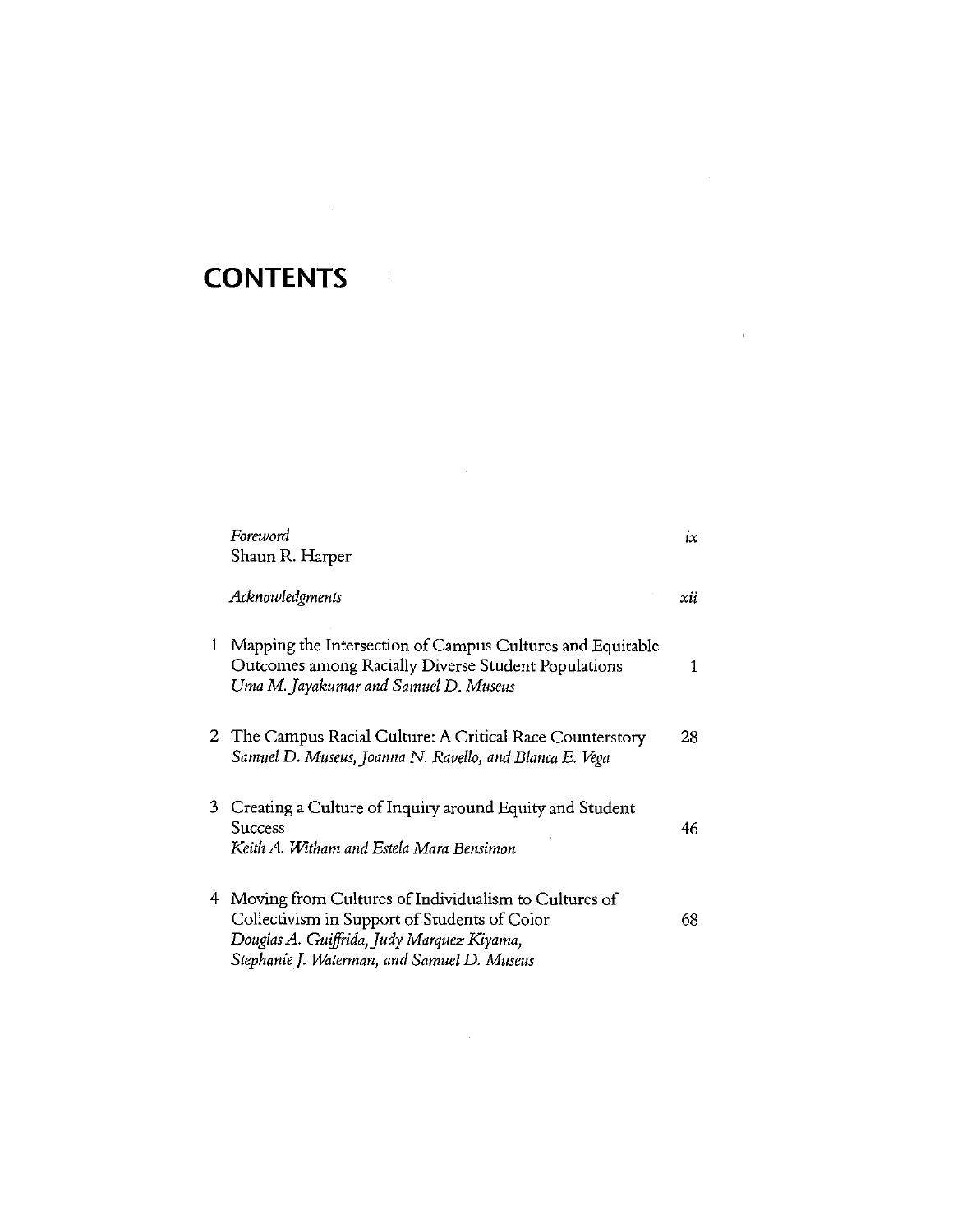# **3**

### **CREATING A CULTURE OF INQUIRY AROUND EQUITY AND STUDENT SUCCESS**

Keith *A.* Witham and Estela Mara Bensimon

Public postsecondary institutions increasingly find themselves balancing two **major sources of external pressure: severe budget constraints at the state level,**  and a national political climate fixated on accountability, productivity, and **increases in college attainment rates. This means institutions not only have to do more with less, but must also demonstrate success within the framework**  of accountability systems - such as performance funding formulae and other productivity initiatives  $-$  that may or may not acknowledge equity among **racial and ethnic groups as a primary indicator of success (Bensimon, Rueda,**  Dowd, & Harris, 2007; Dowd, 2003; Dowd & Tong, 2007). In responding **to these external pressures, institutions' cultures become critically important. Those cultures reveal what is most important to the campus community and they provide direction to the strategies that institutions adopt in response to**  those external pressures (Bergquist & Pawlak, 2008; Dill, 1982; Sporn, 1996; Tierney, 1988).

**In this chapter, we argue that institutions can respond to external pressures for accountability and maintain a commitment to equity in outcomes for stu**dents of color by fostering a *culture of inquiry*. We prefer the term *culture of inquiry* to *cuhure of evidence* because the term *evidence* does not fully convey that it is people - not data by themselves - that engage in the social transformation of **data into evidence of a particular situation or condition that signals an organizational failure or success. We think it is important to distinguish between a "culture of inquiry" and a "culture of evidence" because the national campaign for a "culture of evidence" promotes data, metrics, and data systems as if they**  were self-acting (Alford, 1998). Instead, we believe that evidence is shaped by the questions that are asked by individuals who are themselves embedded in **institutional, policy, and state cultures, and those cultures in turn are composed**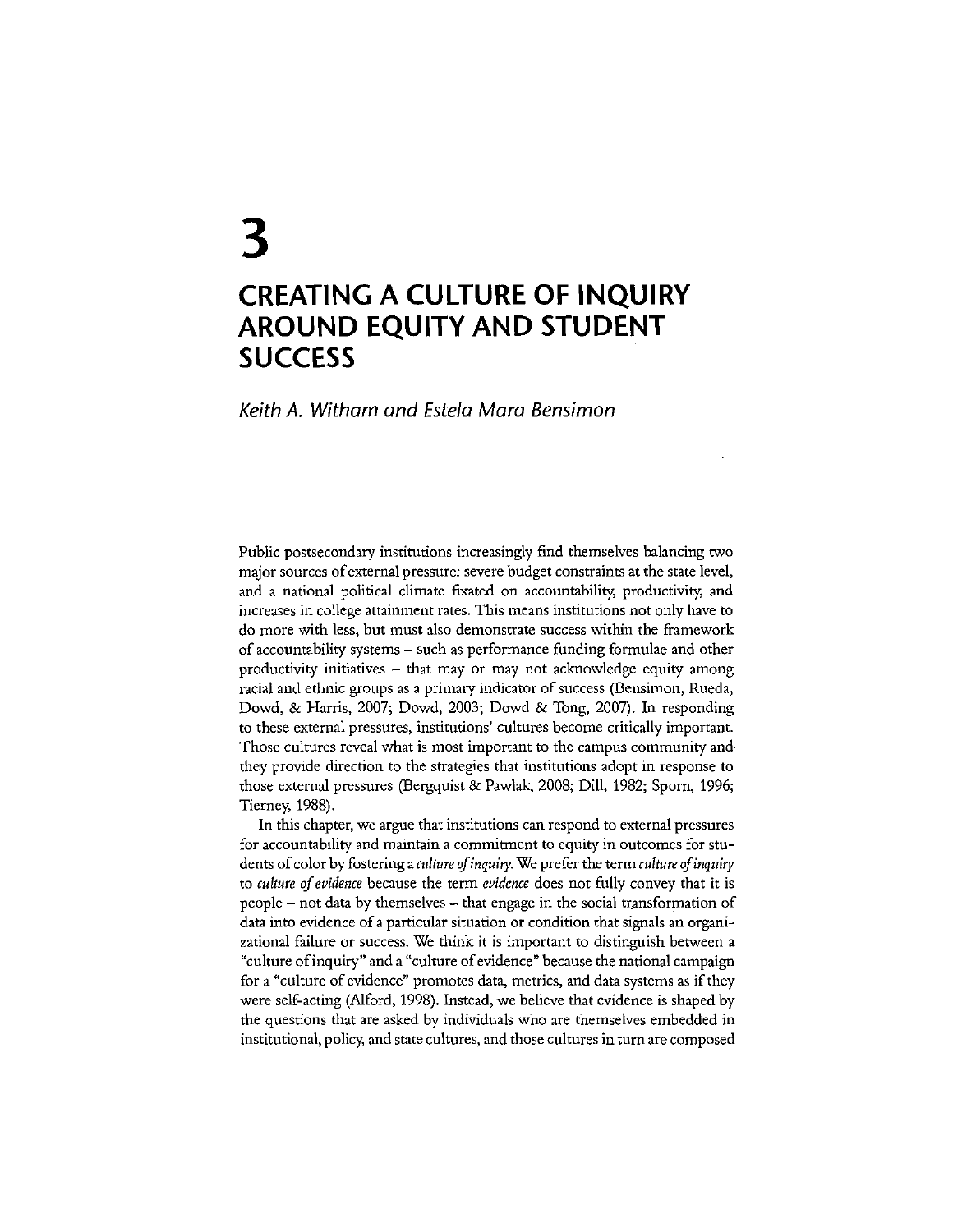**of particular assumptions, beliefs, interests, and values that can be informed by**  evidence and inquiry (Dowd, Bishop, Bensimon, & Witham, in press).

A "culture of inquiry," as we define it, (1) reflects the unique culture of **academic institutions by involving faculty and campus practitioners in itera**tive processes of inquiry, (2) uses data as a jumping-off point for intentional **and critical analysis of equity in outcomes, (3) fosters reflection on practices**  and a process of practitioner self-change, and (4) shifts focus to institutional **responsibility, rather than student deficits, when devising solutions. Like other authors in this volume, we define culture more broadly as:** 

**the collective, mutually shaping patterns of institutional history, mission, physical settings, norms, traditions, values, practices, beliefs, and assumptions that guide the behavior of individuals and groups in an institution of**  higher education which provide a frame of reference for interpreting the meanings of events and actions on and off campus. (Kuh & Hall, 1993, p. 2)

We extend this definition, however, to reflect Neumann's (1995) understand**ing of culture as having, "a prominent temporal quality, capturing patterns of knowing (i.e., cognition) constructed over time within a social setting"**  (p. 253). With this emphasis on socially mediated patterns of constructed **cognition, a culture of inquiry is thus a way of describing both organizational learning over time and the elements of organizational culture- artifacts, histo**ries, values, and assumptions (Kuh & Hall, 1993; Schein, 1985) - that inform **how individuals within institutions learn about, change, and take responsibility for practices and policies impacting student success.** 

This chapter begins by suggesting that theories of single- and double-loop learning within organizations (Argyris, 1990, 1993; Argyris & Schön, 1996; Bensimon, 2005), cultural-historical activity theory (Bustillos, Rueda, & Bensimon, 2011; Cole & Engeström, 1993; Cole & Griffin, 1983; Engeström, 1987, 2000, 2001), and participatory action research (Kemmis & McTaggart, 2000) help elucidate the process ofbuilding and sustaining an effective culture **of inquiry within academic institutions, as well as what the key elements of**  such a culture might be. We then use these theoretical frameworks to draw a **connection between individual actions and the type of organizational learn**ing that characterizes the culture of inquiry. We argue that this emphasis on **learning and collective inquiry transcends conventional notions of a culture of evidence as a set of functionalist, "data-driven" practices, in favor of culture as a context for critical meaning-making with an eye toward problematizing the**  role of structures, policies, and practices in the production of racial inequities **in educational outcomes. Finally, we use examples from the Center for Urban**  Education's (CUE) work that is focused on developing equity-directed data **practices within institutions and systems to illustrate one approach to building**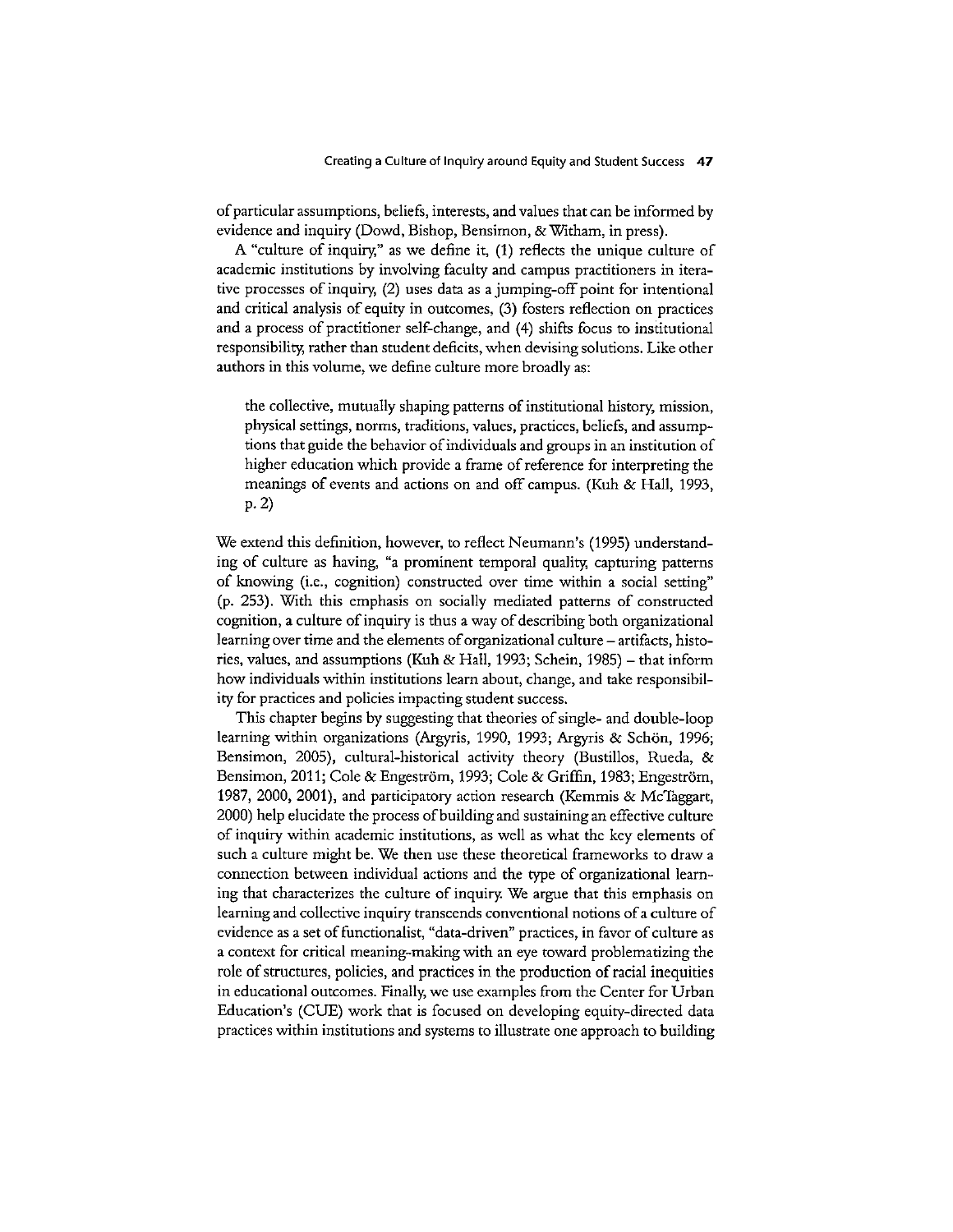a culture of inquiry, and we reiterate the key elements of such a culture suggested by the literature and CUE's work with practitioners.

#### Double-Loop Learning in the Academy

Scenario 1: Confronted with low overall graduation rates, academic leaders in one large state postsecondary system decided to target and address low completion rates in gateway courses for academic majors by changing the processes for imposing prerequisites. Driving this response is the idea that students are failing gateway courses because they lack adequate academic preparation, so additional prerequisite requirements would require students to be more prepared and boost completion rates in these critical early courses and improve graduation rates overall. Without first questioning the institutions' practices for engaging and supporting students in these courses, and without examining differential rates of success in the courses by students of different racial and ethnic groups, however, the new policy risks categorically excluding certain groups of students while doing nothing to address the pedagogic and policy practices that lie at the roots of the low success rates.

Scenario 2: Another large state system acknowledges its low graduation rates and decides to focus on how transfer rates between its 2- and 4-year institutions impact overall system completion rates. The system leadership undertakes a process of system-wide inquiry into its practices and policies, and it examines data on student transfer disaggregated by race and ethnicity. The system's audit reveals that numerous existing practices, such as erroneous course equivalency guidance and admission deadlines that penalize students who do not receive timely advising and guidance, function as significant barriers to transfer. The inquiry also finds that transfer rates differ substantially by race and ethnicity and that, controlling for academic preparation, Latino, Mrican American, and American Indian students who aspire to transfer are significantly less likely to do so than White students. The system leaders respond by convening campus leaders to share in the discussions of the values, histories, and practices informing their respective institutions' approach to transfer admissions. Through this process of inquiry, the system discovers that some 2-year campuses do not have strong transfer support policies in place because of their historical focus on vocational programs. Bringing this history to the surface reveals a contradiction between the values espoused by the system leaders and the policy histories of the campuses. These discussions ultimately result in revisions to practices and policies that improve the ease of transfer between campuses arid additional outreach by 4-year institutions to recruit at 2-year campuses with low transfer rates and high concentrations of students of color.

The two narratives above describe real scenarios illustrating some key differences in the way institutional and system leaders diagnose and respond to a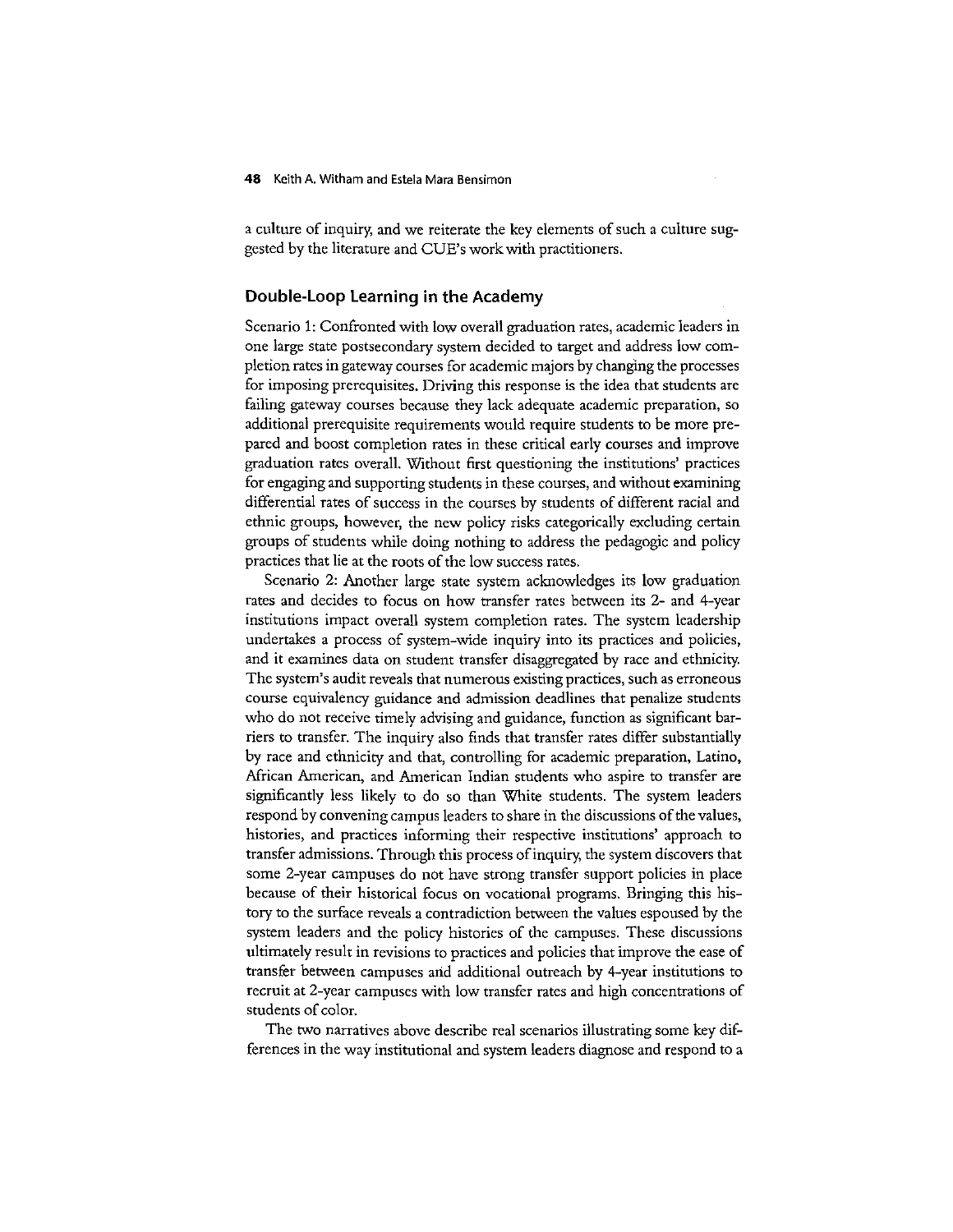**crisis of low graduation rates. In the first scenario, administrators identified a**  problem and implemented a policy to correct it without trying to understand the underlying reasons for the problem and without questioning the assump**tions and values at work in the institution that contribute to the problem.**  Argyris (1990, 1993) and Argyris and Schon (1996) refer to this type of organi**zational response as "single-loop learning,"\_ which they define as "instrumental**  learning that changes strategies of action or assumptions underlying strategies in ways that leave the values of a theory of action unchanged" (Argyris & Schon, 1996, p. 20). The term *single loop* refers to the process of acquiring feedback and responding to a problem in order to change outcomes through a functional "fix" that does not question the underlying principles that created the problem in the first place. In other words, the organizational learning **that takes place is instrumental in nature; it is learning focused on problem***solving* **rather than** *problem-questioning* **or interrogation of the value systems in**  which the process or problem is embedded. In the first scenario above, then, without inquiring into the underlying causes of the low completion rates, the problem-solving policy solution implemented may change outcomes, but **may do so with significant negative consequences, including erecting a new set of barriers to access and success for already marginalized students of color, first-generation students, and others who are disproportionately unlikely to meet the new prerequisite standards. Moreover, the response does not alter the institution's underlying values around equity in student outcomes and the ways in which those values are manifested in practices and policies surrounding gateway courses.** 

**In the second scenario, administrators questioned the underlying causes of**  the observed low completion rates. Though they also targeted a specific inter**vention point, administrators looked at the institutional processes, policies,**  and values that supported or inhibited transfer before devising a solution. They also used data to get a more fine-grained understanding of the problem, thus **empowering campuses to build more nuanced and sustainable interventions.**  Argyris (1990, 1993) and Argyris and Schön (1996) suggested that, by fostering cultures that reward this type of deliberate questioning of underlying values **and causes, or "double-loop learning," the organization gains "the capacity to learn, especially around problems that are embarrassing and threatening"**  (Argyris, 1990, p. 95). The "double loop" of learning suggests that, beyond the initial problem-solving response (the single loop), the process of questioning underlying mechanisms and values in order to fundamentally change the structures that produced the initial outcomes provides an additional "loop" of **learning. In academic institutions, therefore, a culture that supports "doubleloop" learning is one that focuses on institutional values and practices, brings invisible issues (e.g., racial inequities) to the surface, and considers how**  conventional problem-solving approaches may themselves contribute to the problem (Bensimon, 2005; Bensimon et al., 2007). For example, the hundreds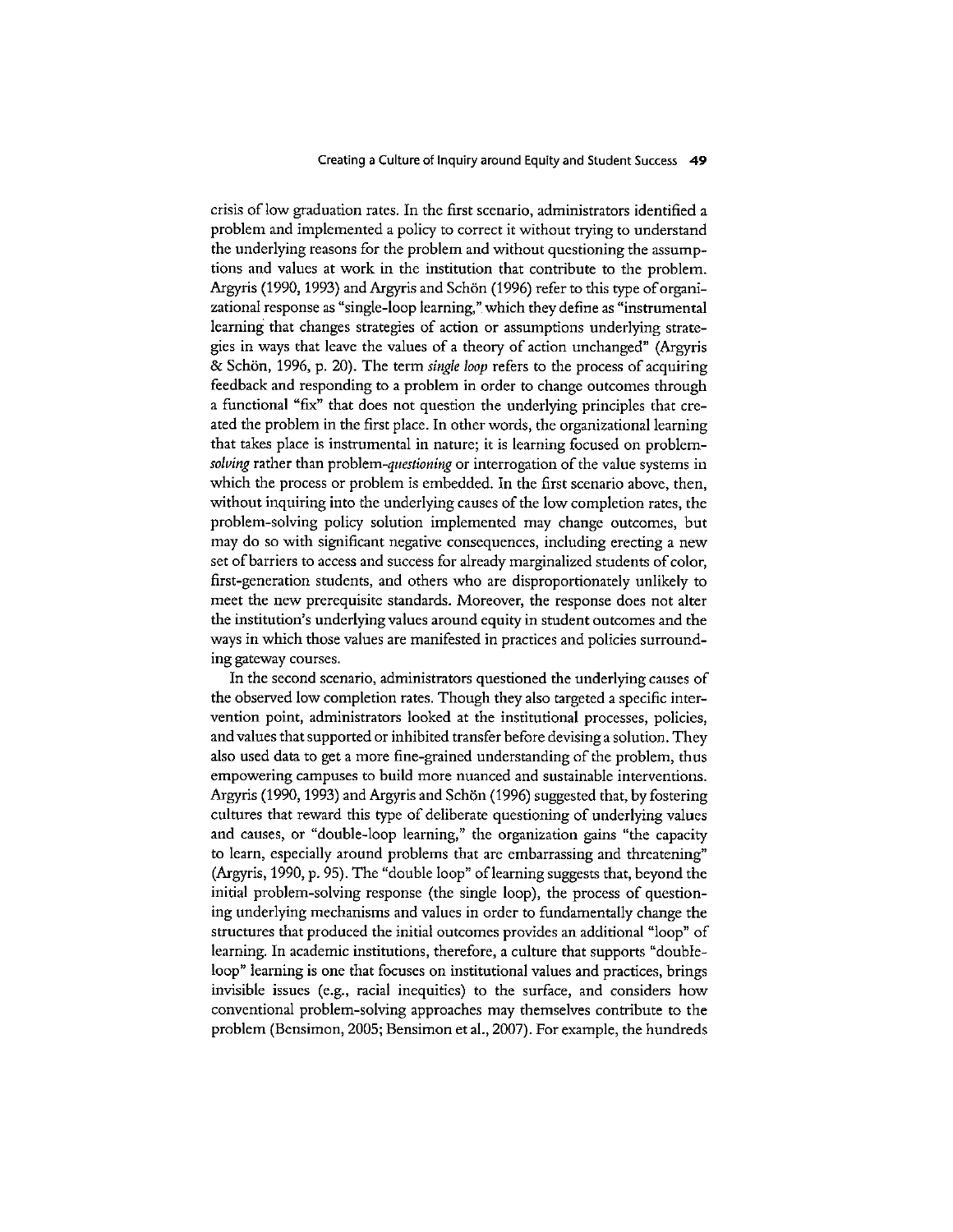**of compensatory education programs aimed at increasing access and success among underrepresented students are emblematic of the conventional single**loop learning approach. The purpose of compensatory programs is to assist **underprepared or "at-risk" students to learn how to adapt and succeed in academic settings when the institutions' own cultural practices may be producing**  the inequities that they attempt to eliminate. We equate a culture that recognizes the permanence of racism and encourages inquiry into its own practices with a culture that nurtures and normalizes double-loop learning.

That academic institutions are likely to respond to external accountability **pressures with instances of single-loop learning and quick fixes is not surprising.**  Indeed, accountability systems developed in the policymaking arena are typi**cally not designed to elicit or reward deep inquiry or practitioner involvement**  (Bensimon et al., 2007; Dowd & Tong, 2007). Rather, metrics focused on effi**ciency and productivity tend to incentivize institutions to rely on "best practice" and compensatory responses -generalized fixes that have been demonstrated in evaluation research to yield positive outcomes in specific contexts that may or may not match the unique circumstances of individual institutions and almost**  certainly do not encourage inquiry into the deeply embedded practices that perpetuate racial and ethnic inequities (Bensimon et al., 2007; Dowd & Tong, 2007). Such single-loop learning responses may include the amassing of data **without a clear audience, purpose, or process for making them actionable, or the**  type of top-down policy measures described in the first scenario above (Dowd, 2005; Dowd &Tong, 2007). Without involving practitioners and administrators in intentional processes of double-loop learning to address underlying institu**tional values and assumptions, "best practice" responses fall short of yielding sustainable changes in practice. In fact, large, expensive, and ambitious initiatives to implement "best practices" often find themselves in the embarrassing**  position ofhavingto admit failure despite the investment of millions of dollars.

**Moreover, the unique cultures of academic institutions themselves may serve as barriers to double-loop learning. In the second scenario above, racial inequities had to be made visible in order to create the conditions for effec**tive response to them. Yet many practices in academic institutions, including **admissions and the distribution of financial aid, are firmly anchored in "ration**alized myths" that dominate the organizational culture and lead to formal structures and procedures that obfuscate such disparities (Birnbaum, 1988; Meyer & Rowan, 1977). The "myth of meritocracy," for example  $-$  that his**torical racism and stratification of opportunity are irrelevant when effort and**  ability define success- prevents colleges from addressing underlying inequities in race, ethnicity, and class (Alon & Tienda, 2007; Brint & Karabel, 1989). Harper and Hurtado (2007) found that the true racialized experiences of students of color on college campuses are often hidden or ignored by institutions' **commitments to "diversity" and "multiculturalism"- concepts that celebrate**  difference without recognizing underlying inequities. Indeed, addressing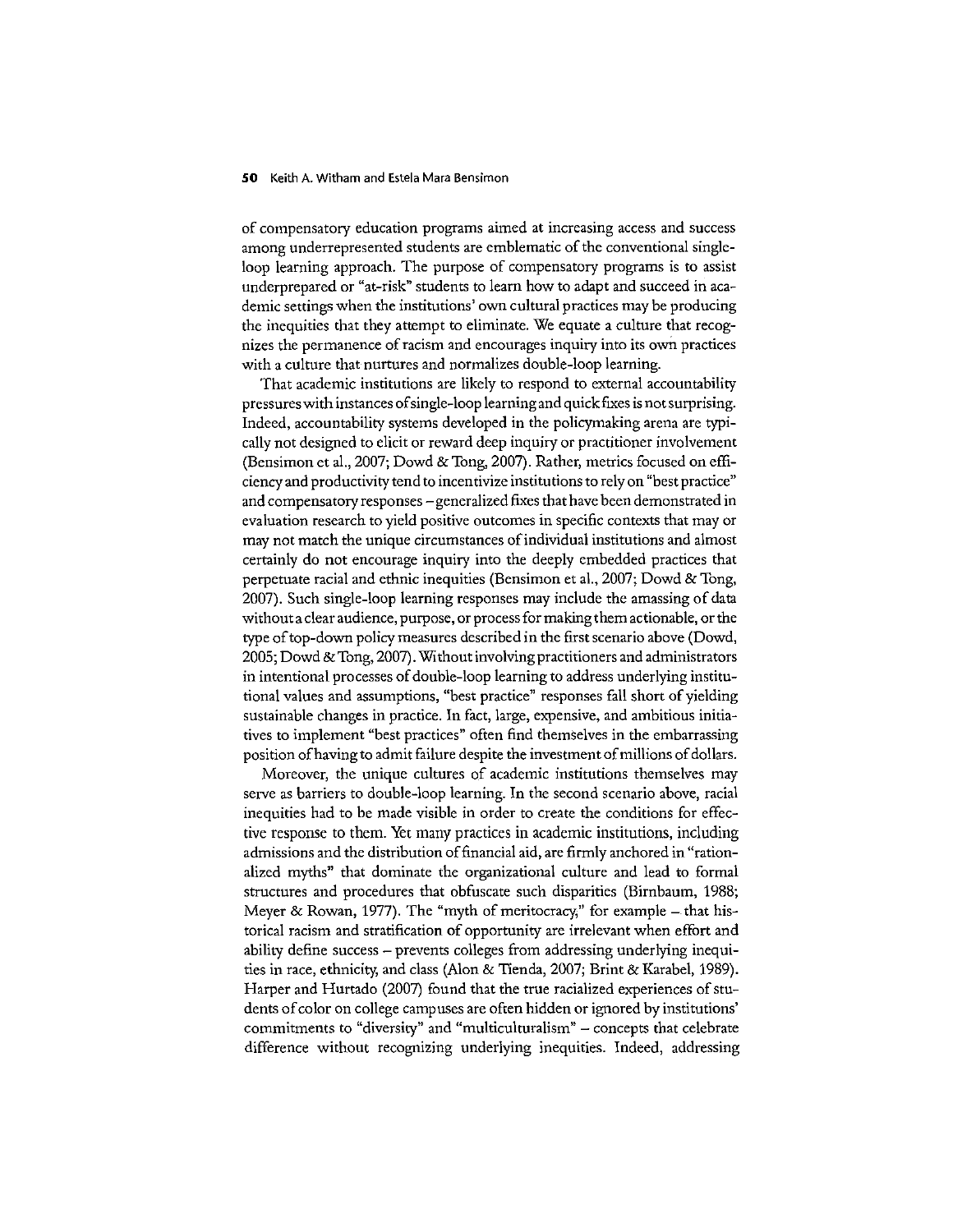**racial inequities as issues of diversity in access or multiculturalism in campus climates preempts a deeper interrogation of underlying values and structures**  required for double-loop learning.

**Moreover, when confronted with external accountability measures,**  these embedded rationales lead not only to solutions focused on student deficits- such as the prerequisite policy example discussed above- but also to **organizational "defensive reasoning." In his work on the tensions of organiza**tional change, Argyris (1990) suggested that individuals within organizations **are inclined to react defensively when ingrained assumptions about the valid**ity of processes are contradicted or challenged. In such cases, Argyris argued, individuals have "reach[ed] conclusions that they believe they have tested carefully yet they have not, because the way [the conclusions] have been framed makes them untestable" (Argyris, 1990, p. 10). In other words, prac**tices and decision-making structures are deeply embedded in organizational cultures, making the assumptions and values underlying those structures dif**ficult to question. Similarly, in the first scenario described above, changing **the prerequisite policy to address success rates in gateway courses answers the question "what do we do about this bad outcome?" based on the premise that success rates are a function of student deficits to which institutional structures must respond. Framing the question in this way, however, does not allow the question of"what are we doing that might yield this bad outcome?" to emerge or be explored. The defensiveness around status quo patterns of response thus tends to "rationalize" and reify the myths and theories driving those practices,**  preventing meaningful change (Birnbaum, 1988).

**Fostering a culture of inquiry thus requires surfacing rationalized myths by providing intentional processes and norms for inquiry. This process is com**plicated by the fact that academic institutions are home to a complex web of **subcultures into which "evidence," as both new forms of cultural artifacts and**  new practices and values, must fit (Bensimon, 2005; Bensimon et al., 2007). Sporn (1996) identified several qualities of academic organizations that inform **their unique cultures and make the alignment of external accountability meas**ures and internal practices particularly difficult, including (1) the ambiguity of goals and standards for performance, (2) the value placed on autonomy and shared governance by faculty, and (3) the large variety of constituencies to **whom universities must be accountable. In addition, because of shared governance and the high value that faculty place on autonomy, academic institutions are driven as much, or more, by the ideological norms of the profession than**  by bureaucratic rules (Austin, 1990; Birnbaum, 1988; Dill, 1982).

**The power of disciplinary and professional values in determining organi**zational behavior leads Dill (1982) to conclude that, "The celebration of **academic values such as honesty, sustained curiosity, the communication of**  knowledge, and continued intellectual growth should be necessary conditions for any vital academic culture" (p. 315). These values may in themselves be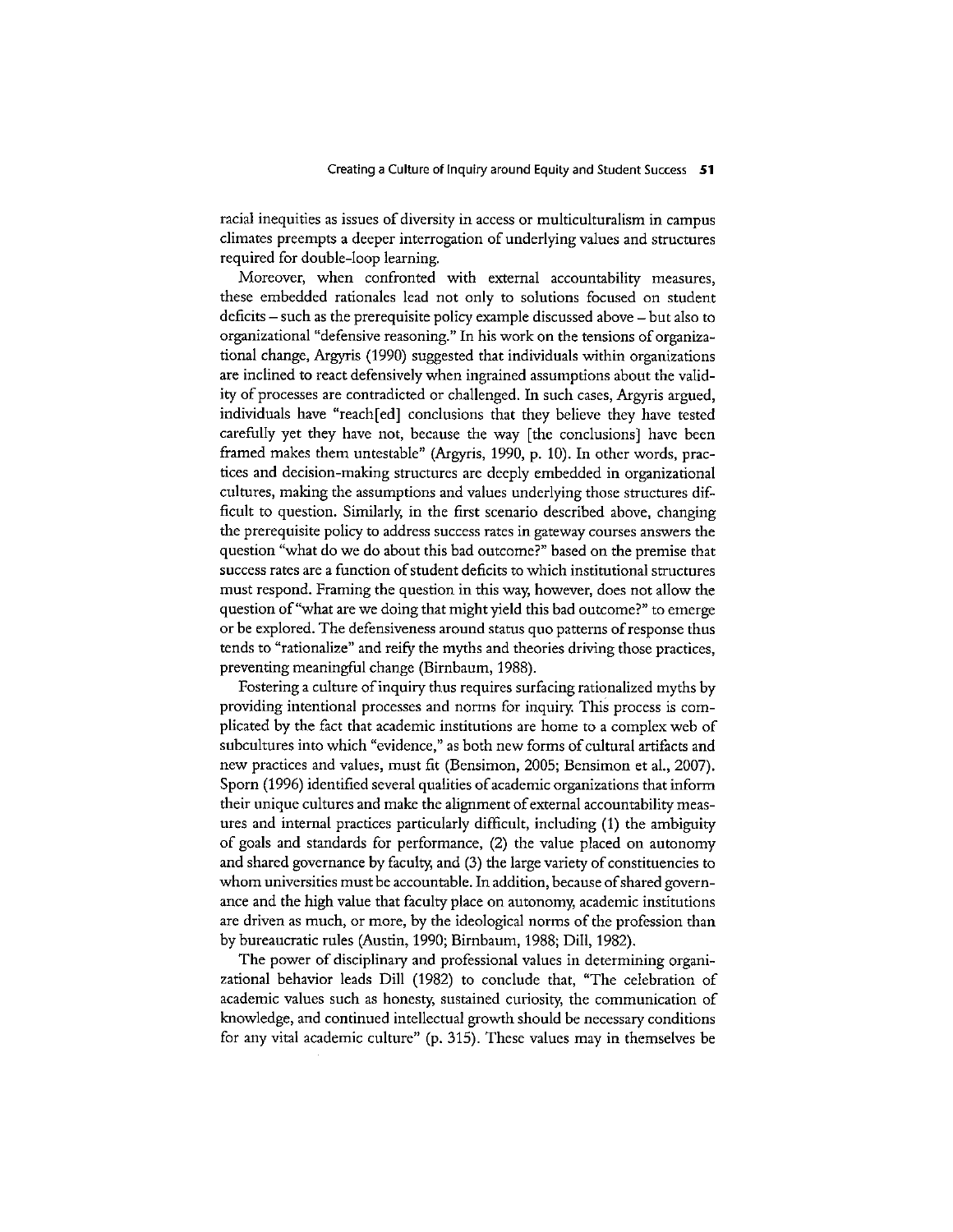myths that require interrogation. Nonetheless, if we accept Dill's idealized rendering of the academic culture, academic organizations would thus seem ripe for the development of a culture of inquiry built around such values. Accountability systems that encourage single-loop learning policy measures, as well as responses that emerge from rationalized myths within institutions, like the example in the first scenario above, would logically seem to contradict and undermine academia's cultural strengths. Meaningful attempts to alter institutional practice based on evidence must therefore work to lower organizational defenses around dominant ideologies and rationalized myths in order to facilitate a culture in which double-loop learning responses are the norm.

#### Culture, History, and Contradictions: Opportunities for learning

How do we go about creating a culture of inquiry compatible with the unique characteristics and ideals of academic culture? As previously mentioned, our definition of culture emphasizes Neumann's (1995) suggestion that culture represents shared patterns of knowing constructed over time. The reference to shared patterns oflearning over time is a strategic emphasis that recognizes the strengths of the academic organization and attempts to leverage those ideals in developing a culture of inquiry around equity in academic outcomes for all students. Part of the strategy is, as Neumann's (1995) definition suggests, to recognize academic settings- in particular those settings in which decisions are made that impact student success and equity in outcomes, such as classrooms, admissions offices, faculty senate meetings, and the policy-setting domains of system academic affairs officers - as *cultural activity settings* (Engeström, 1987), a special term used by sociocultural theorists (Engeström, 1987; Engeström, Miettinen, & Punamaki, 1999; Tharp & Gallimore, 1988) to capture the "who, what, when, where, why, and how" of the routines that constitute everyday life (Bustillos, Rueda, & Bensimon, 2011). The specific components of an activity setting include subjects (participants), objects (the goals participants are trying to achieve), tools (the forms of mediation available in the setting, which can be symbolic, such as language or concepts, or more tangible, such as physical artifacts), community, rules, and division of labor. The community refers to the specific community formed by those participating in the setting, but also the connections to the various extended communities with which they are associated (Bustillos, Rueda, & Bensimon, 2011). Such settings become the site of growth  $-$  the petri dish, in a way  $-$  for nurturing a culture of inquiry.

#### Cultural-Historical Activity Theory

Cultural-historical activity theory (CHAT) is an evolution of Vygotsky's (1978) activity theory that takes the cultural activity setting as a unit of analysis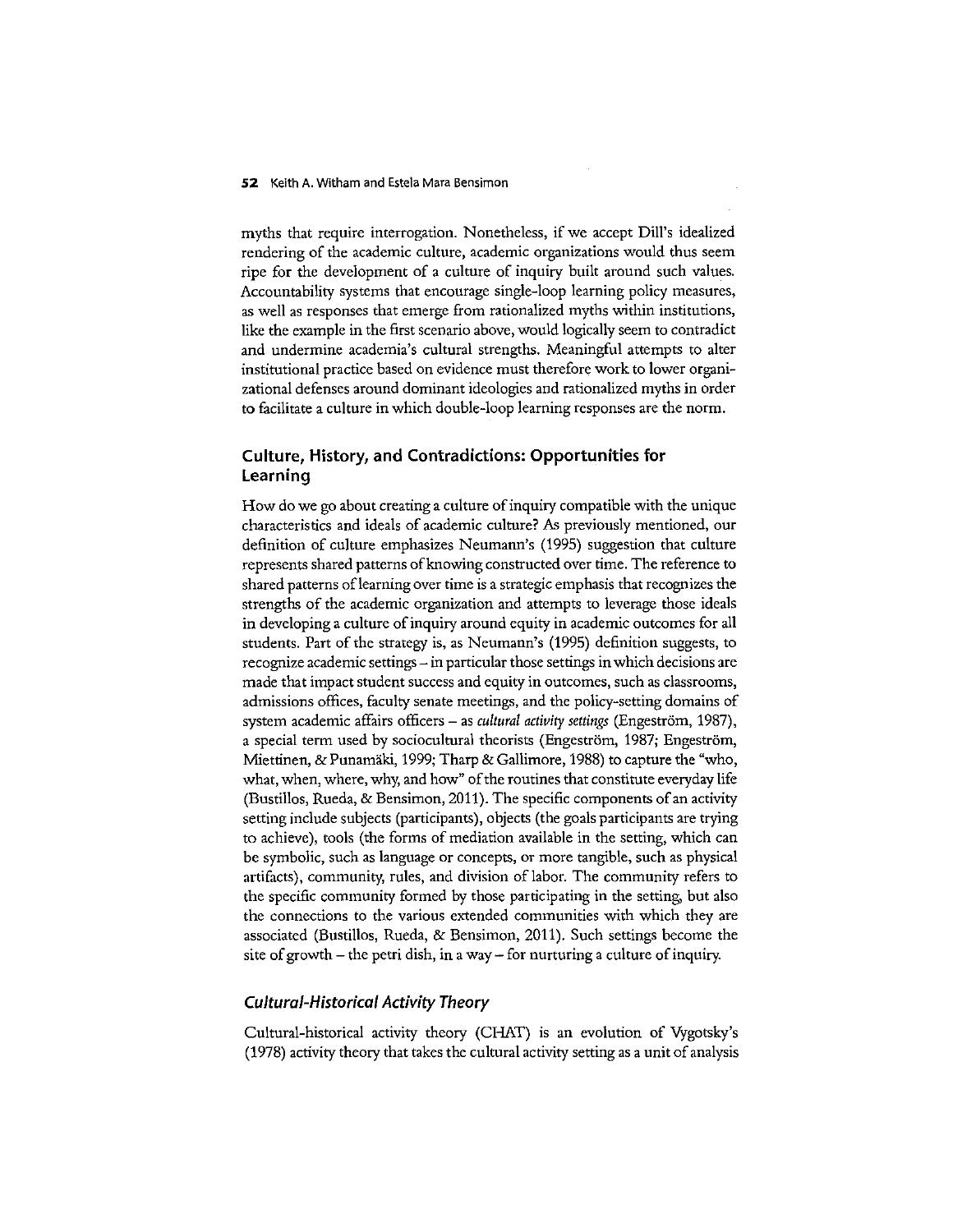for understanding collective, socially constructed learning, and is thus helpful **for conceptualizing how a process of collective learning over time can be trans**formative (can, in effect, constitute a culture of evidence). Engeström (1987, 2000, 2001) applied CHAT to workplace settings in order to understand how the elements of social-cultural and cultural-historical theories of individual learning might be elevated to understand collective and organizational forms **of learning. In addition to the focus on activity settings - organizations as a whole or departments within organizations, for example- as the unit of analy**sis, Engeström (2001) outlined several principles of CHAT that help shape our **vision of a culture of inquiry:** 

- *Activity settings must be understood as ''multi-voiced":* **Activity settings are communities of "multiple points of view, traditions and interests" in which "the division of labor** ... **creates different positions for the participants, the participants carry their own diverse histories, and the activity system**  itself carries multiple layers and strands of history engraved in its artifacts, rules and conventions" (p. 136).
- *History is a critical factor in shaping activity:* ''Activity systems take shape and get transformed over lengthy periods of time. Their problems and potentials can only be understood against their own history. History itself needs to be studied as local history of the activity and its objects, and as history of the theoretical ideas and tools that have shaped the activity" (pp. 136-137).
- *Contradictions are sources* **of** *learning that promote innovation:* **"Contradictions are historically accumulating structural tensions within and between activity systems** ... **Such contradictions generate disturbances and con**flicts, but also innovative attempts to change the activity" (p. 137).
- *Expansive transformation* **-** *learning- can occur in activity settings:* **''An expansive**  transformation is accomplished when the object and motive of the activity are reconceptualized to embrace a radically wider horizon of possibilities than in the previous mode of the activity" (p. 137).

The applicability of Engeström's first two principles to academia is compel**ling: academic institutions are certainly home to multiple points of view, each**  situated within their own historical and cultural traditions. In addition to the **dominant culture that characterizes the larger institution, numerous individual groups constitute the academic community - faculty, students, and administrators, to name only the most obvious- and each has a corresponding culture in which its roles are rooted and into which its practitioners are socialized**  (Bensimon, 2005; Bergquist & Pawlak, 2008; Sporn, 1996). Moreover, beneath these multiple individual cultures exist numerous subcultures. Austin (1990), for example, identified the multiplicity of cultures surrounding the role of faculty members, including the culture of the academic profession and the **distinct culture of disciplines. A culture of inquiry cannot be divorced from,**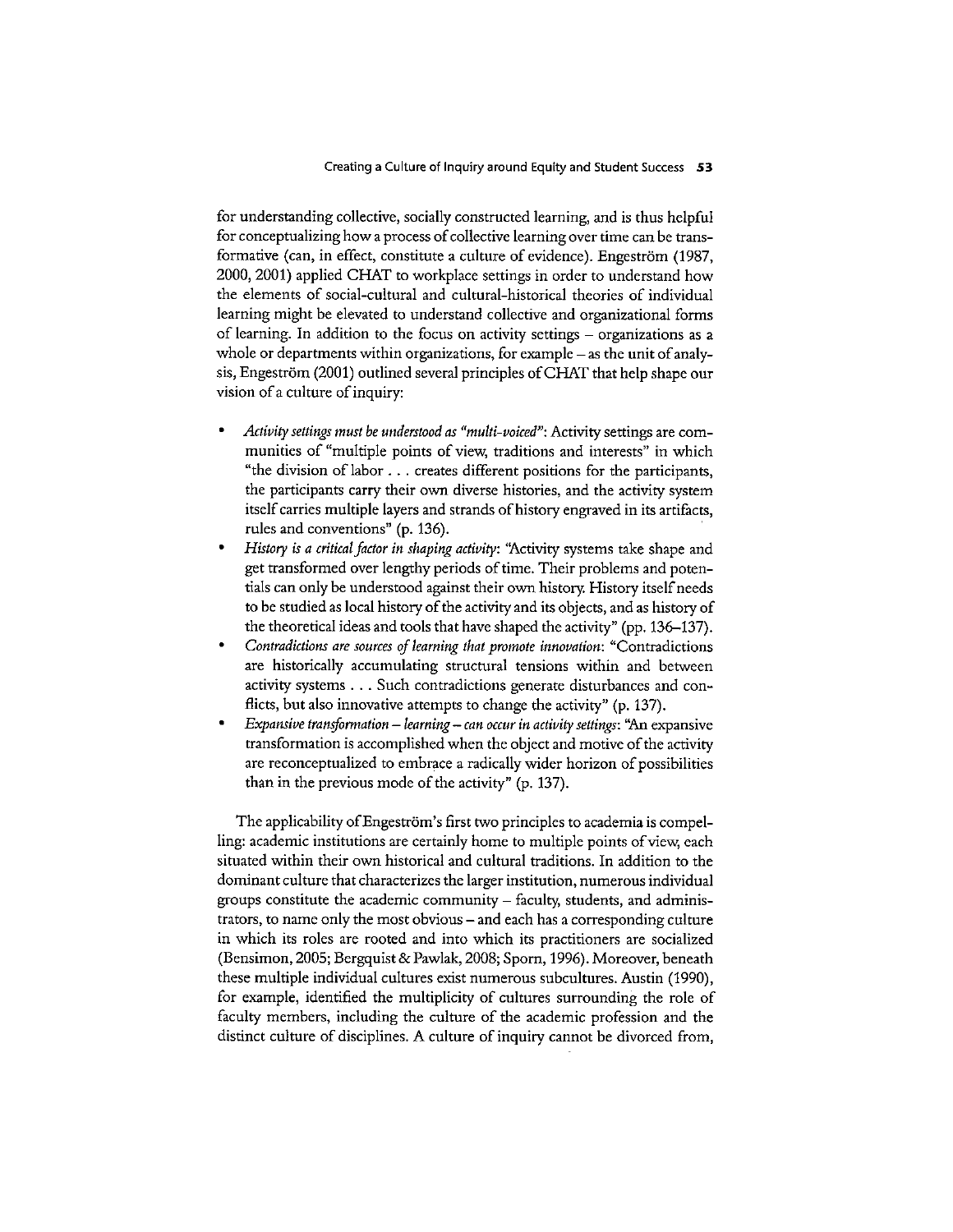or ignorant of, these diverse subcultures and the way they inform individuals' perspectives and behaviors. Rather, Engeström's (2001) principles suggest that this diversity of perspective must be integrated into the process of collective learning.

Our understanding of academic institutions and departments or functions within institutions – such as admissions offices, academic departments, or institutional research departments- as cultural activity settings thus provides a framework for identifying, organizing, and invoking history in efforts to foster transformation of the practices and policies impacting equity, as happened in the second scenario above when the history of 2-year colleges as vocational (non-transfer oriented) institutions was revealed as an underlying cause of the lack of transfer support policies. Historicizing the contexts of inequities in student outcomes can also empower practitioners within the institution; it enables individuals to shift from a role in which they must defend practices or policies (e.g., "state law prohibits us from talking about race") to a role in which they serve as detectives and can begin to understand how the practices that structure their daily work have come about, the cumulative impact of those practices, and the possibilities for changing them (Gutiérrez & Vossoughi, 2010). This historicized view of the policies and practices that have brought about institutional norms thus helps attenuate blame or defensiveness within the activity setting and helps participants understand and reflect upon the historical, cultural, and political origins of the structures that regulate their actions.

Moreover, making the multiplicity of perspectives and viewpoints within the institution visible and central to a process of deliberate inquiry allows contradictions to emerge between the espoused values of the campus or system and the *de facto* practices, as happened in the second scenario above, when the twoyear campuses' histories as vocational institutions contradicted the system's value on encouraging transfer and its assumption that institutional policies within the system were aligned around that value. Indeed, Engeström's third principle suggests that such contradictions are a necessary catalyst of organizational learning. Cultural-historical activity theory thus urges that we can open the door for contradictions to become learning opportunities by surfacing and acknowledging the histories of the multiple roles and subcultures within academic organizations.

Within a culture of inquiry, then, contradictions become the catalysts for change when they disrupt the patterns of diagnose-and-react that tend to yield instances of single-loop learning. Indeed, a culture of *inquiry* must be one in which contradictions are valued and interrogated, rather than ignored or avoided. Evidence of racial and ethnic inequities in student outcomes, for example, may contradict the histories and assumptions of "diversity" or the myth of meritocracy in which institutions have rooted their practices and policies (Bensimon, 2005). In this way, the contradictions that are nurtured in a culture of inquiry can help to surface the racial inequities and the experiences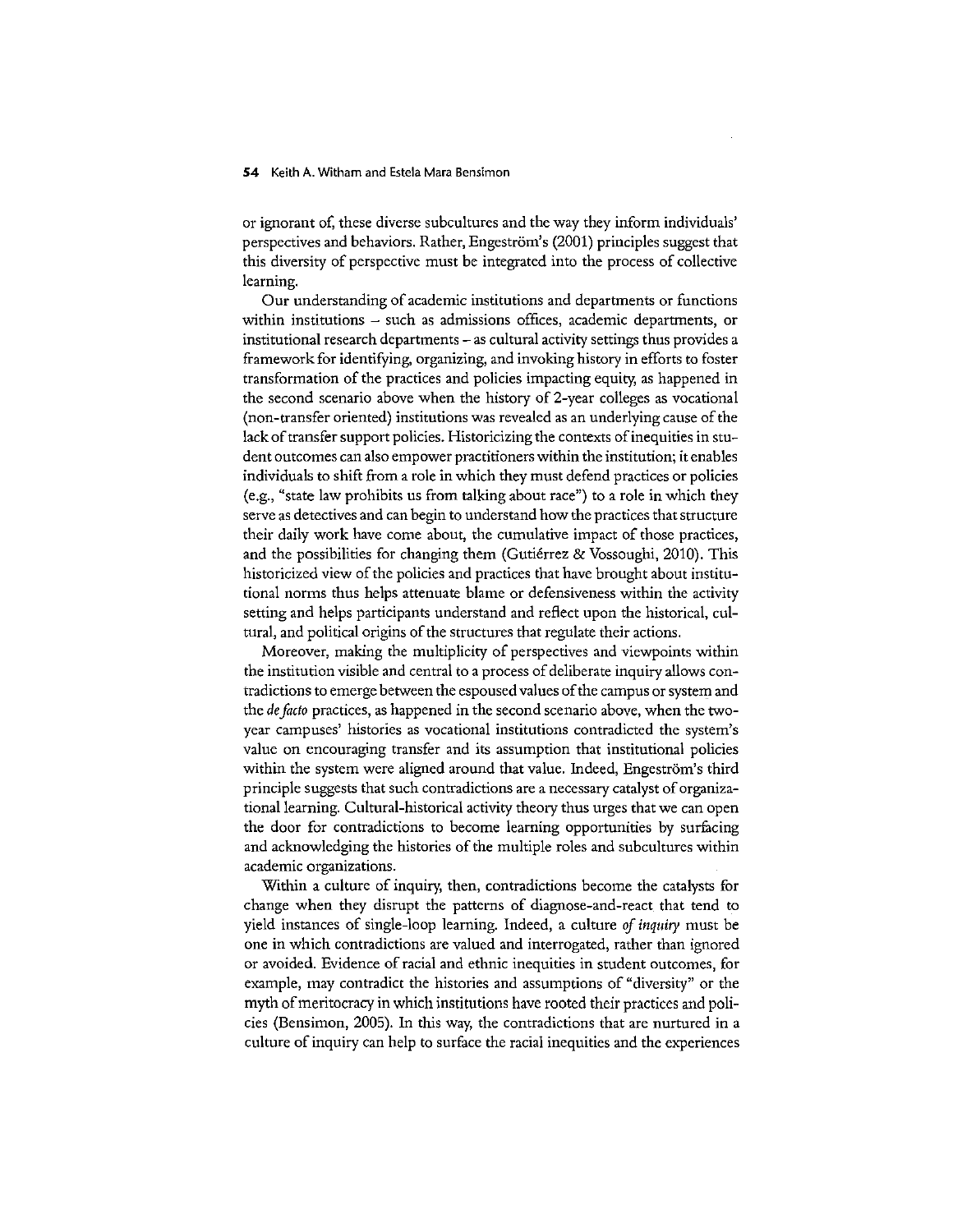**of minority students that othetwise remain unaddressed by initiatives focused**  on diversity and multiculturalism (Harper & Hurtado, 2007).

**Finally, in its vision of collective learning and transformation of organizational practices, CHAT centralizes the role of"mediating artifacts" based upon**  Vygotsky's (1978) emphasis on the objects, tools, and languages that mediate **interactions between human beings and between humans and their environ**ment and that embody significant cultural meaning (Engeström, 1987, 2001). From a sociocultural perspective (Cole & Griffin, 1983; Engeström, 1987, 2001; Gutierrez & Vossoughi, 2010), individuals within an activity setting rely **on artifacts, including language, to get things done and to create meaning. Situations that reveal a contradiction between what is espoused or expected call for the interrogation and re-mediation of practices. Racial inequity is an outcome that underscores the contradiction between the espoused values**  of equal opportunity and the reality of a truncated structure of opportunity. **In this vein, organizational learning can be understood not as a linear path**  leading from data accumulation to action, but rather as the capacity of partici**pants within an activity setting to recognize the emergence of a situation that contradicts espoused values or expected results. In the case of racial inequity, organizational learning can be said to happen when participants are able to recognize it as a contradiction (not as the natural occurrence of underpreparation) that calls for deliberate interrogation and re-mediation - a term that captures**  the intent to change the very cultural elements that mediate individual and **institutional practices and behaviors.** 

**Similarly, in our vision of a culture of inquiry, the concept of** *re-mediation*  aligns with double-loop learning to suggest a transformation of the mediating means - those tools, language, data, and other "artifacts" (e.g., racially disaggregated data; protocols to assess policy from a critical and equity perspective; the concept of equity-mindedness; for additional examples see Bensimon & Malcolm, forthcoming)- that directly mediate practitioners' engagement with their work. Cultural-historical activity theory helps focus inquiry on the tools **used in carrying out activities within organizations, and implicates those tools in the processes of inquiry in order to fundamentally alter an institution's approach to constructing policies and practices to promote equity.** 

#### *Participatory Action Research: Technical, Practical, and Critical Reasoning*

Thus far, we have argued that a culture of inquiry provides the context for deliberate and institutionally sanctioned interrogation of underlying values **and assumptions about student outcomes and the policies and practices that**  impact them. We also argued, drawing from CHAT, that activity settings across **campuses and systems must serve as sites of cultural meaning-making by practitioners, and that the individual and collective interpretations and perceptions**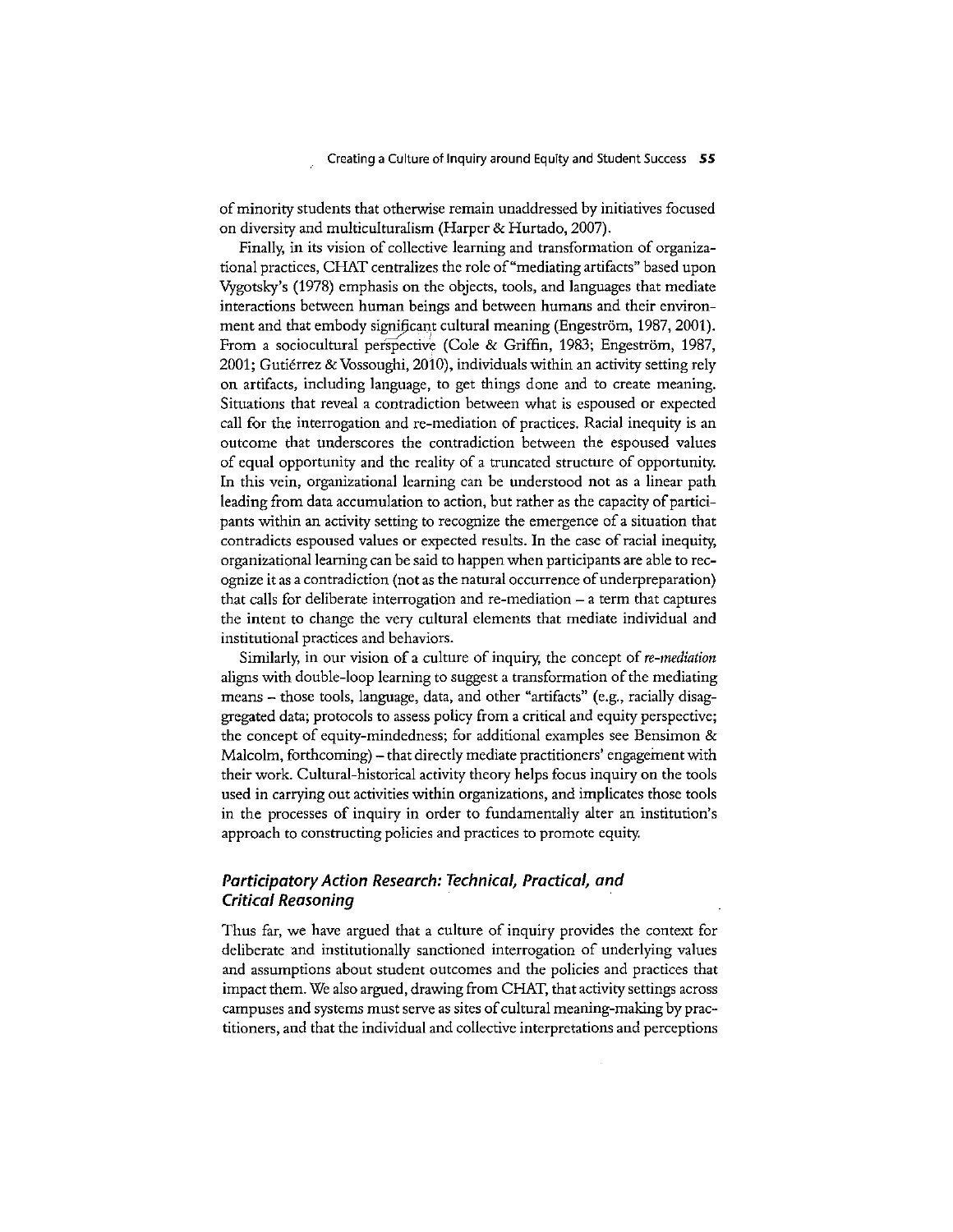of those individuals must be re-mediated with new artifacts and languages to **facilitate critical inquiry. These points lead us to an important final distinction: the differentiation between a functionalist understanding of culture of evidence, in which institutional researchers or others are called upon to perform the "function" of providing and analyzing evidence about student outcomes and promoting "data-driven" policy and practice, and the critical, process-oriented, and social-constructivist vision of a culture of inquiry for which we argue.** 

To better clarifY the difference between these views of a culture of evidence, **we adopt participatory action research theory's concept of a ''science of prac**tice" (Kemmis & McTaggart, 2000) – that is, a form of research into one's own **(or one's own institution's) practices. In constructing a theoretical framework**  for participatory action research, Kemmis and McTaggart (2000) argued for **education researchers to engage in a "science of practice," which, they claimed, "will be constructed in social relations and will involve elements of technical,**  practical, and critical reasoning about practice" (pp. 582-583). Moreover, the goal of the research being conducted and the role of the researcher dictate the type of reasoning employed (Kemmis & McTaggart, 2000). Thus, functionalist understandings of a culture of evidence are constrained by limiting the type of **"science of practice" they construct to those employing only technical forms of reasoning, while ignoring other forms of reasoning necessary to yield doubleloop learning around student success and equity.** 

**Technical reasoning, in particular, aims to solve a predefined problem or improve the efficiency of predetermined means. Technical reason is thus like**  single-loop learning (Argyris & Schön, 1996); the underlying assumptions and **values informing practices are not brought into the scope of interrogation,**  and only the means by which those outcomes are pursued get considered. For **example, in arguing for more extensive use of research in community colleges,**  Bailey and Alfonso (2005) focus on the role of technical reasoning, suggest**ing that (1) institutional research would "play a more prominent role" on**  campus, (2) faculty and administrators would consistently use data on student outcomes to make decisions, and (3) colleges would increase data reporting (pp. 3--4). The emphasis on the functions of data collection, use, and reporting **is aimed at the effectiveness and efficiency of community colleges' practices. These functions address the technical reasoning around practices but do not question the underlying outcomes being pursued or assumptions on which**  they are based.

**By contrast, the culture of inquiry for which we argue here maintains an**  ideological goal- equity- and places the practitioner in the role of researcher, **thus necessarily invoking other forms of questioning than those that occur**  within the problem-solving scope of technical reasoning. This iterative and **critical form of inquiry also requires "practical reason," which questions both**  the ends being sought and the means by which those ends have traditionally **been pursued, and "critical reason," which questions how the consequences**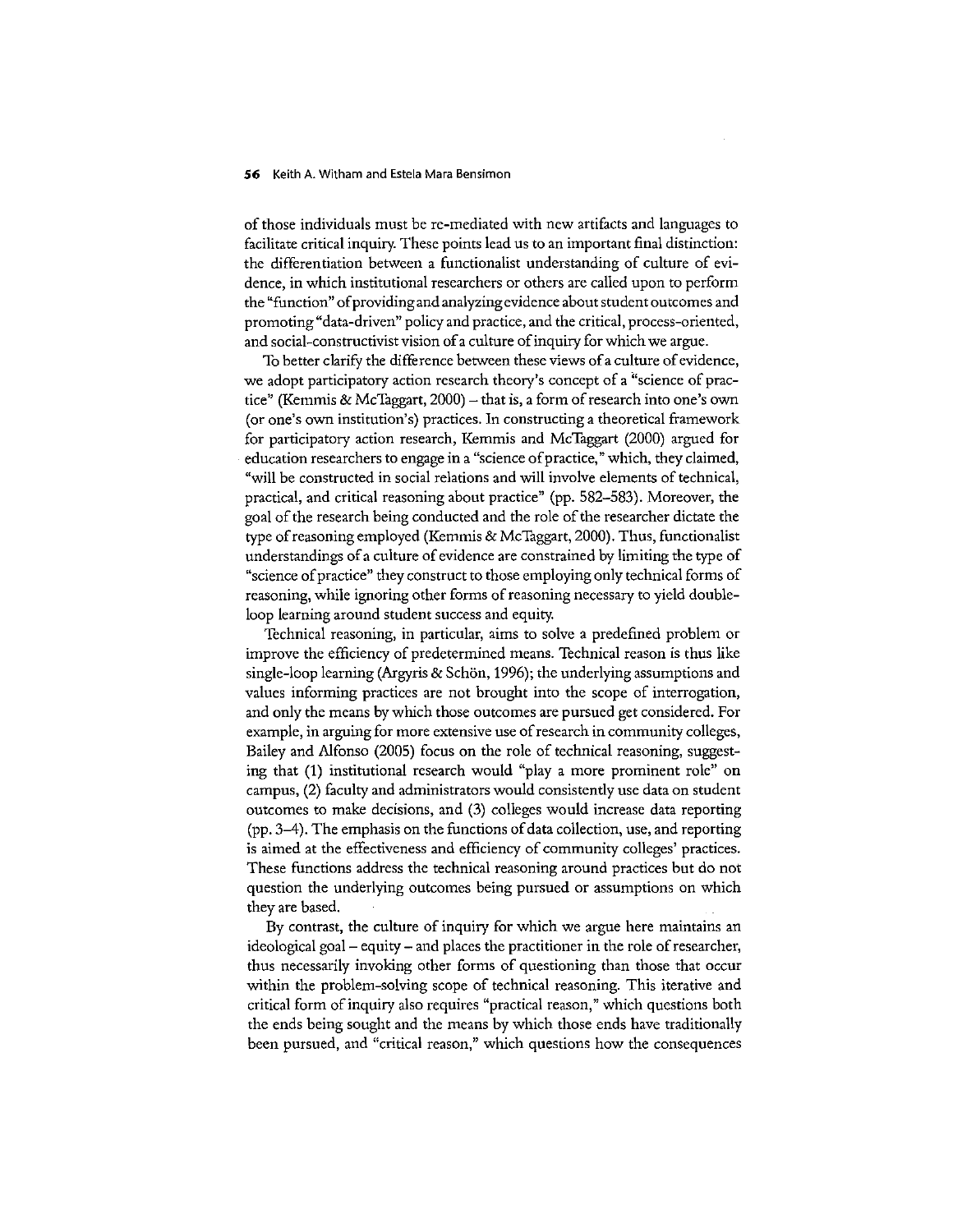Creating a Culture of Inquiry around Equity and Student Success 57

of existing processes. or policies adversely affect those involved (Kemmis & McTaggart, 2000). Practical and critical reason shape practitioners' involvement with evidence; they are the modes of cognitive engagement with data, for example, that allow individuals within institutions to shift the framing of inquiry from questions such as "why are students not able to transfer?" to "how are transfer opportunities structured in a way that disadvantages or neglects certain students?"

Practical reasoning guides practitioners' approach to questioning and decision~making in the context of complex or contradictory value systems and structures, such as those operating within academic culture. Thus, an approach to inquiry employing practical reason is more concerned with helping practitioners be aware of the histories and consequences of existing practices, rather than pointing to an immediate solution or a prescribed set of actions (Kemmis & McTaggart, 2000). As a culture of evidence involves practitioners in the interrogation of the histories and values of their work with an underlying commitment to equity, practical reasoning is the vital metacognitive process in which they engage and which calls into question both the outcomes about which institutions collect data and the uses they make of that evidence. Moreover, without critical reasoning, the amelioration of adverse impacts gets lost, and the functionalist priority on the production and dissemination of evidence  $-$  and the technical reasoning that appropriates it  $-$  comes to stand in for and preempt deeper, critical inquiry about the equity of the ends we pursue in our institutions.

#### Defining a Culture of Inquiry

Based on lessons from the theory of double-loop organizational learning, cultural-historical theoretical perspectives of organizational transformation, and the forms of reasoning that support participatory action research, we thus far suggest the following to help define what a culture of inquiry is and how it might work within academic institutions to promote racial equity:

A culture of *inquiry must both overcome the challenges and exploit the ideals of the distinct larger culture* of *academic organizations.* To foster sustained and meaningful attention to equity, a culture of inquiry is one in which evidence is used to contradict the myths and assumptions that are firmly entrenched in academic culture. However, a strong culture of inquiry also leverages the ideals of academic culture, including the value academia ascribes to continuous learning, honesty, and intellectual growth (Dill, 1982).

A culture of *inquiry makes double-loop learning the norm*. A culture of *inquiry* must facilitate and normalize organizational learning responses that questions institutional values, assumptions, and theories of action rather than encouraging quick-fix practices and policies that seek to change outcomes without fundamentally addressing underlying causes.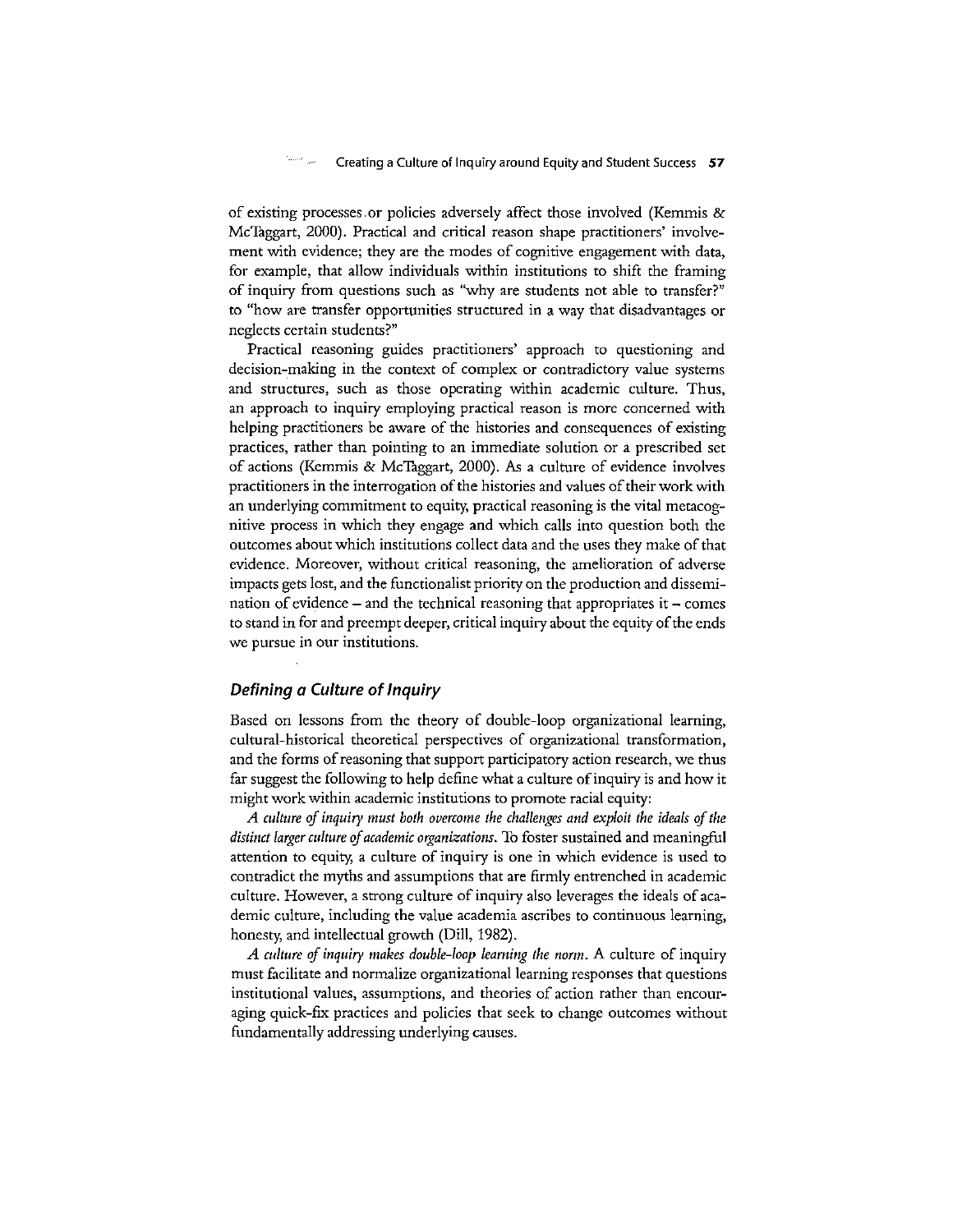*A culture* qf *inquiry supports an ideological objective of equity, and uses practical and critical reasoning to traniform practices and change outcomes.* Functionalist notions of a culture of evidence focus on the collection of data by institutional researchers and the systematic analysis and dissemination of "evidence" about outcomes without calling into question the assumptions underlying those outcomes – in other words, the means (data collection) become the ends. Our vision of a culture of inquiry is one in which practitioners take responsibility for critically examining both the way outcomes have been defined *and* the policies and practices that impact them. Both means and ends are called into question, with a constant eye toward equity.

*A culture* qf *inquiry re-mediates the practices* qf *organizations by changing the tools, symbols, and languages that guide individual actions and perceptions.* The potential to create new mediating artifacts is a critical component of building a culture of inquiry. As in the example of evidence that reveals inequities in student outcomes and thus contradicts entrenched histories and assumptions about diversity and merit, data and the tools and processes that provide access to them are invaluable for *re-mediating* institutional practices and theories of action.

Mediating artifacts are the most tangible and modifiable elements of a culture of inquiry. Those artifacts help link processes of collective learning to the day-to-day actions of individual practitioners in communities across the institution. In the next section, we elaborate on the link between individuals and the institution within a culture of inquiry, and describe how data and language as mediating artifacts can impact the way individual practitioners both independently carry out their work and collectively transform institutional practices to improve equity.

#### From Individual Practice to Collective Learning about Equity

As we work through the concept of a culture of inquiry, how it might serve to alter practices and policies impacting racial and ethnic equity in academic institutions, and how we might go about intentionally developing such a culture, we must keep in mind the reciprocal mechanisms of culture generally. Kuh and Hall's (1993) definition of culture emphasized the inherited norms and values that determine behaviors of individuals within groups and groups within the larger society. Neumann (1995) emphasized the temporal quality of culture and the accumulation and construction of shared knowledge over time, and Birnbaum (1988) suggested that, for organizations, culture "establishes an 'envelope' or range of possible behaviors within which the organization usually functions" (p. 73). Each of these understandings of culture implies a degree of reciprocal construction and reinforcement between cultural norms and those who uphold them in their daily practices, wherein the norms are being inherited and reified simultaneously. While individual behaviors are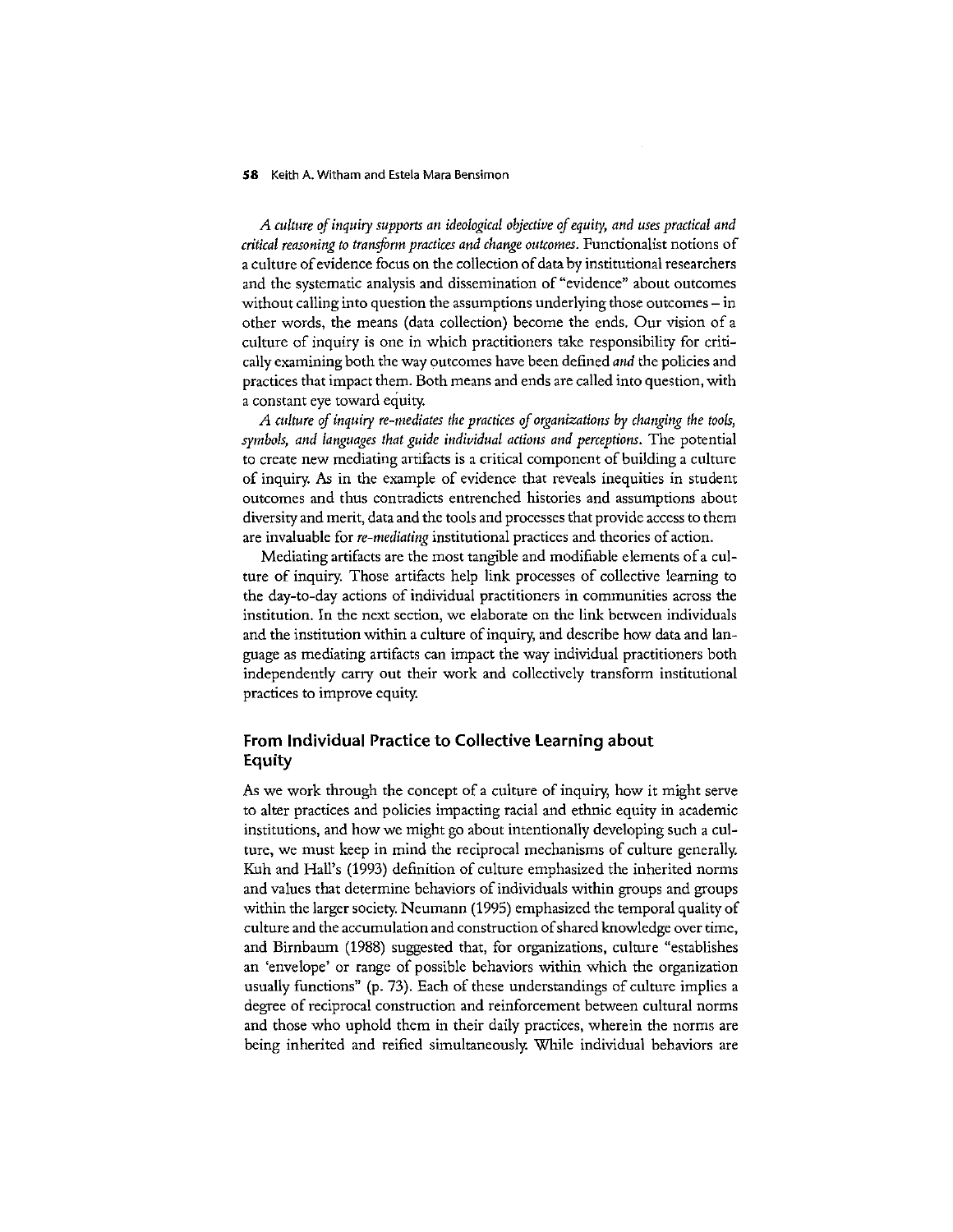being structured and guided by the norms and values of the culture(s) in **which they live and work, they also reproduce and reinforce those norms and**  values by operationalizing them in their daily actions.

The impact of a culture within an institution thus has largely to do with the way it shapes the perceptions and practices of those individuals working **within the institution, but the actions of individuals also sustain- or poten**tially change - the cultures within institutions. Building on the theoretical foundations of CHAT and the interest in constructing a culture of inquiry **in which double-loop learning becomes a default response to contradictions, Figure 3.1 illustrates how individuals, within specific activity settings across the institution (e.g., admissions and financial aid, administration, institutional**  research) are linked to other key aspects of a culture of inquiry within the larger cultural activity setting of the university. The diagram in Figure 3.1 is adapted from Engeström's (1987, 2001) and Cole and Engeström's (1993) structure of **human activity settings and it illustrates various aspects of a culture of inquiry promoting equity in student outcomes.** 

The process of building a culture of inquiry must therefore acknowledge the role of *individuals-* and the assumptions, perceptions, languages, and tools that determine how they go about their daily actions, how they structure their work, and how they interact with the other elements of the academic institution as a cultural sphere. As Figure 3.1 suggests, the efficacy of a culture of inquiry depends as much on the learning of individuals as those individuals' **learning depends on the cultural conditions that encourage it. In their work**  on action research, Bensimon, Polkinghorne, Bauman, and Vallejo (2004) suggested that "The opportunity for institutional change lies in the possibility **that individual participants will transfer their learning to other contexts within**  the institution, and in doing so, enable others to learn and change" (p. 113). Thus, the processes through which individuals engage in the practices that



FIGURE 3.1 Aspects of the Culture of Inquiry to Promote Equity in Student **Outcomes.**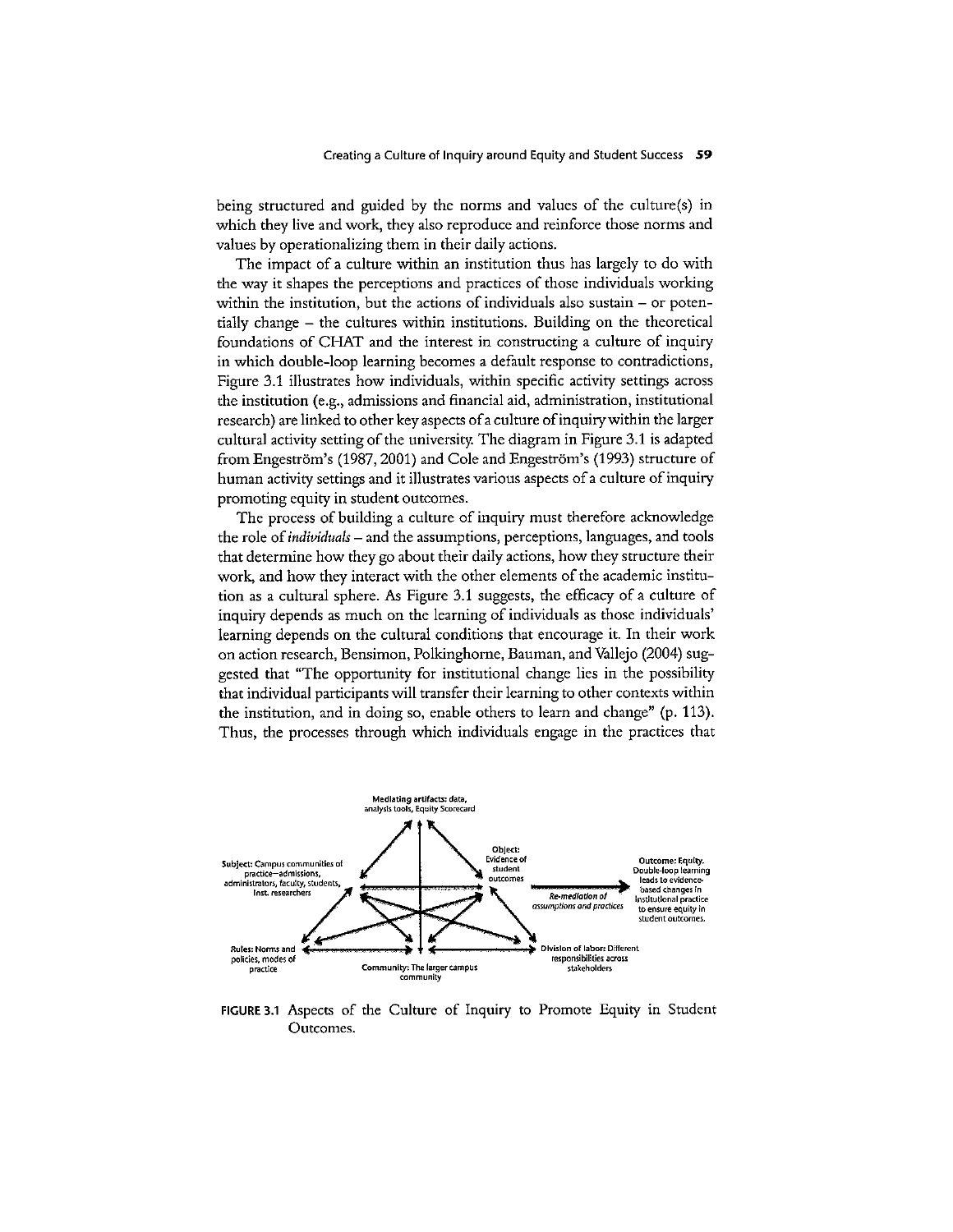characterize a culture of inquiry are critical, as are the tools that serve to remediate existing practices.

#### *Re-mediating Practices with Data*

The University of Southern California's Center for Urban Education (CUE) works with campuses and systems to involve practitioners from across departments, divisions, and areas of responsibility in processes of deliberate, iterative inquiry regarding racial and ethnic equity in student outcomes. Experience working with these campuses and systems has shown that public institutions typically produce large quantities of data for a variety of audiences and purposes: institutional researchers submit annual enrollment, graduation, and an abundance of other student and organizational data into the federal Department of Education's Integrated Postsecondary Data Systems (IPEDS); institutions often produce voluminous "accountability reports" that may or may not get posted deep within campus or system websites, and so on (Harris & Bensimon, 2007). However, faculty and other practitioners rarely have access to, or the opportunity to engage with, data on their students' success, and the learning potential of data depends on the determination and willingness of the community to interrogate – not just produce – those data. Because data are only as valuable as the questions asked of them, they are thus a-critical but incomplete aspect of a culture of inquiry.

Using data as an entry point to inquiry is a strategy for capitalizing on the value that academic institutions place on learning and inquiry, while also presenting evidence to contradict embedded assumptions and patterns of practice. In this way, the use of data within a culture of inquiry serves as a new form of mediating artifact; disaggregated data on students' success throughout the college pathway must be intentionally presented using tools and processes of inquiry that encourage and reward practitioner engagement. As Harris and Bensimon (2007) argued, allowing practitioners to "take the role of researchers rather than relying on the knowledge produced by outsiders such as consultants or university researchers" (p. 82) allows them to act as detectives, building their own lines of questioning and developing their own hunches about the underlying causes for the patterns they observe in the data.

Involving faculty and other practitioners also achieves broad buy-in to the problem-defining and solution-setting decisions and the ultimate policies or practices that are designed to address those problems and agendas, thus lowering the defensive barriers likely to arise when problems are defined and solutions imposed from outside (Dowd & Tong, 2007; Harris & Bensimon, 2007). Admissions officers, counselors, faculty, and other practitioners are those individuals whose daily work has the most direct impact on student success. Involving those practitioners in the interrogation of their own practices is a way of uncovering their values and assumptions, allowing them to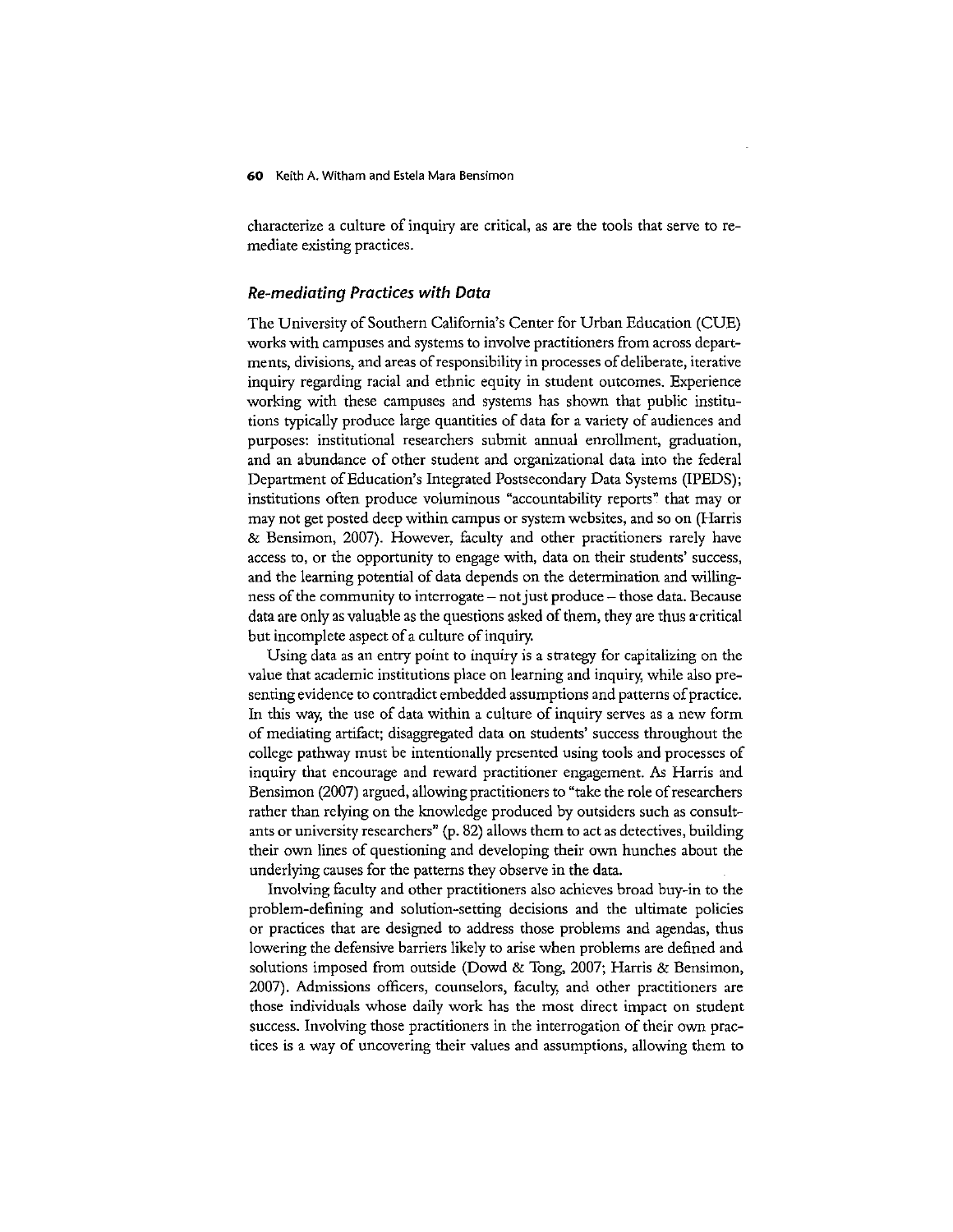develop and collaboratively test their hunches about causes, and ultimately **encouraging them to take ownership over solutions rather than defaulting to "best practices," defensive strategies, or patterns of behavior and action that perpetuate inaction toward inequity (Bensimon, 2005; Harris & Bensimon,**  2007). When the day-to-day tasks of campus practitioners can be re-mediated through this form of detective work using deliberate data analysis tools and processes, single-loop learning responses are bypassed in favor of double-loop learning that enables institutions to address the true roots of inequities.

#### Examples of Data as Mediating Artifact: Vital Signs, Equity Scorecard, and Benchmarking

When the Center for Urban Education (CUE) begins working with campus **practitioner teams to inquire into and address racial and ethnic inequities in student outcomes, institutional researchers are asked to populate a data template called the "vital signs," which presents a range of data on student**  retention and graduation rates disaggregated by race/ethnicity The vital signs **provide key data on equity in student outcomes in a way that is accessible**  to practitioners whose roles do not typically involve analyzing complex data (Harris & Bensimon, 2007). The vital signs provide a point of entry for practi**tioners to begin to assess raciaVethnic inequities and gaps in student outcomes**  and to develop questions about what they observe. *As* opposed to having problems defined by technical policy measures (e.g., prerequisites limiting access **to classes) or by administrative priorities (e.g., being told to improve course**  completion rates to meet performance funding benchmarks), the vital signs **are anchored in evidence and generative - they iteratively nurture curiosity**  rather than defensiveness and single-loop learning.

**As practitioner teams begin defining specific areas for inquiry, such as transfer, developmental education, or student progress in certain majors such as**  STEM or nursing, CUE uses the Benchmarking Equity and Student Success Tool (BESST) as another form of mediating artifact. The BESST is an interactive data presentation platform that organizes racially disaggregated data on **student progress and success into intuitive, institution-defined visual models.**  Engaging with their own institutional data organized into familiar student **experiences (e.g., developmental education course-taking and success, credit**  accumulation), participants are able to both confront the facts the data present **about differences in student outcomes and begin a discussion about the possible causes of racial disparities. The tool thus provides an anchor and context for a shift in the language used to inquire about and address inequities in student**  outcomes, thereby mediating the relationship between these participants and **their institutional histories and structures in new and more productive ways.** 

Ultimately, practitioners working with CUE use the various data tools **and the observations and inquiries they have made to construct an Equity**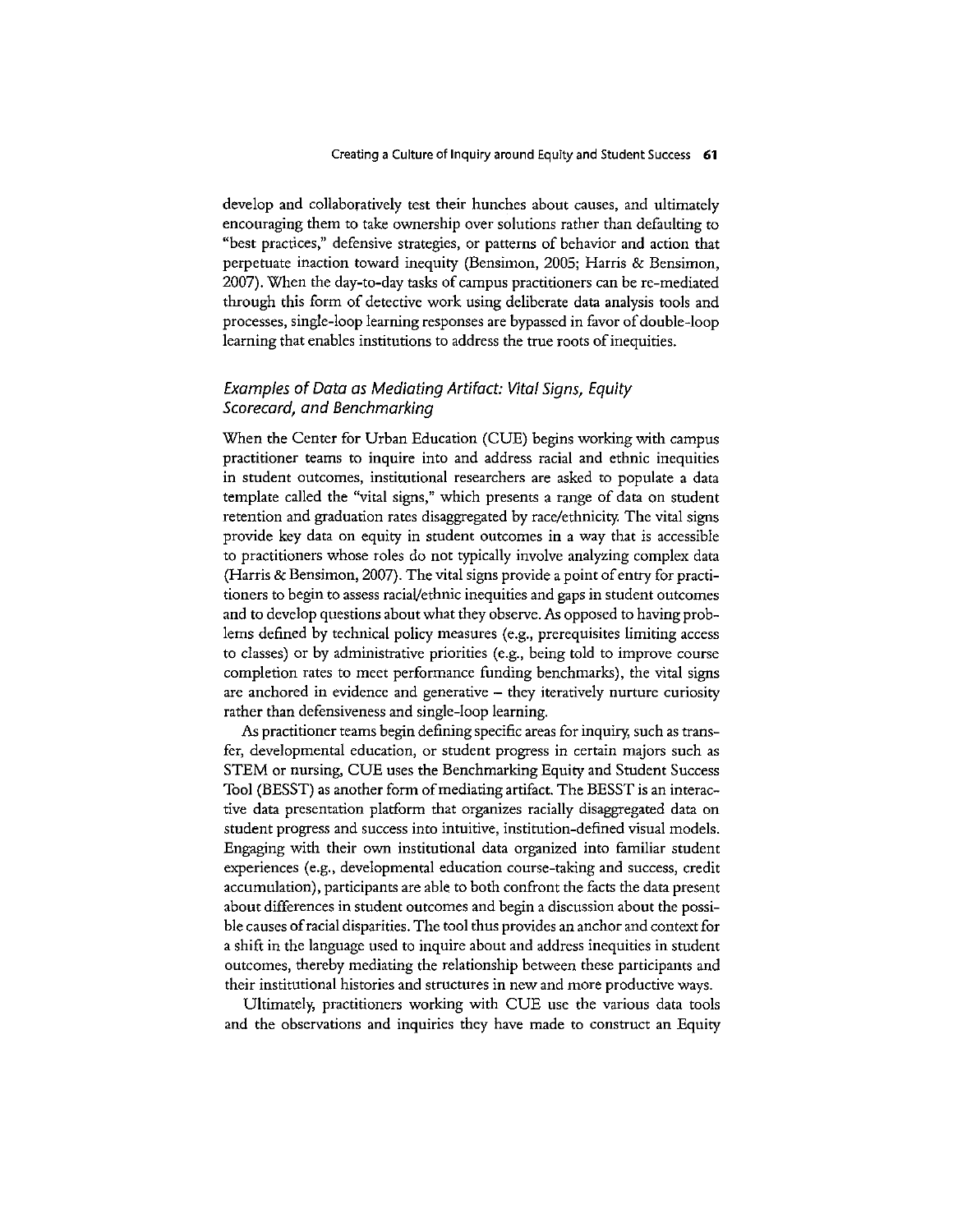Scorecard – a collection of indicators, populated with institutional data – that **the practitioner team believes reflects critical information about student equity and success on the campus. The specific indicators used in the Scorecard are determined by the participants and may include, for example, retention and persistence, transfer readiness, or intensity of credit accumulation. Importantly,**  the Equity Scorecard becomes the vehicle through which the team shares its **learning with the larger campus; it becomes a tool for re-mediation not only**  of the individual practitioners' daily practice but also of the ways in which the **larger campus approaches and understands student success. The team has thus created a new artifact to mediate the use of evidence within the campus - a**  tool that facilitates double-loop learning based on intentional and iterative questioning of underlying assumptions about student success and about gaps **in success by race and ethnicity.** 

#### Re-mediating Practices through New Language

**Even when presented with evidence about inequities in student outcomes**  or gaps in student success, CUE has found that campuses and individual practitioners working in them may not be equipped with the language nec**essary to address race as a factor in student success. Discussion of race has become taboo on many college campuses, either as the result of superficial initiatives to ensure "diversity" and "multiculturalism" that stifle meaningful**  discussions about race (Harper & Hurtado, 2007), or as a result of legal action **making administrators and practitioners cautious about discussing race, such**  as affirmative action rulings or Proposition 209 in California (which prohib**its state institutions from giving "preferential treatment" to any individual or group based on race, sex, color, ethnicity, or national origin). Harper and**  Patton (2007) also suggest that college educators and administrators resist talk**ing about race because of the implications it has for their own positions of privilege and the perception of racism as an intractable societal issue on which**  persistent dialog is tiring and frustrating.

A culture of inquiry must then also provide a new language to re-mediate **practitioners' and administrators' engagement with evidence about racial**  inequity. Although data as a re-mediating tool can provide a foundation for **identifying and questioning patterns of inequity in student outcomes, using that evidence constructively requires a new vocabulary through which to**  engage in dialog and with which to design effective solutions.

#### Examples of New Language as Mediating Artifact: Equity-Mindedness vs. Deficit-Mindedness

**In working with campuses on using data to address inequities in student success, CUE also works to engender a shift in the discourse in which**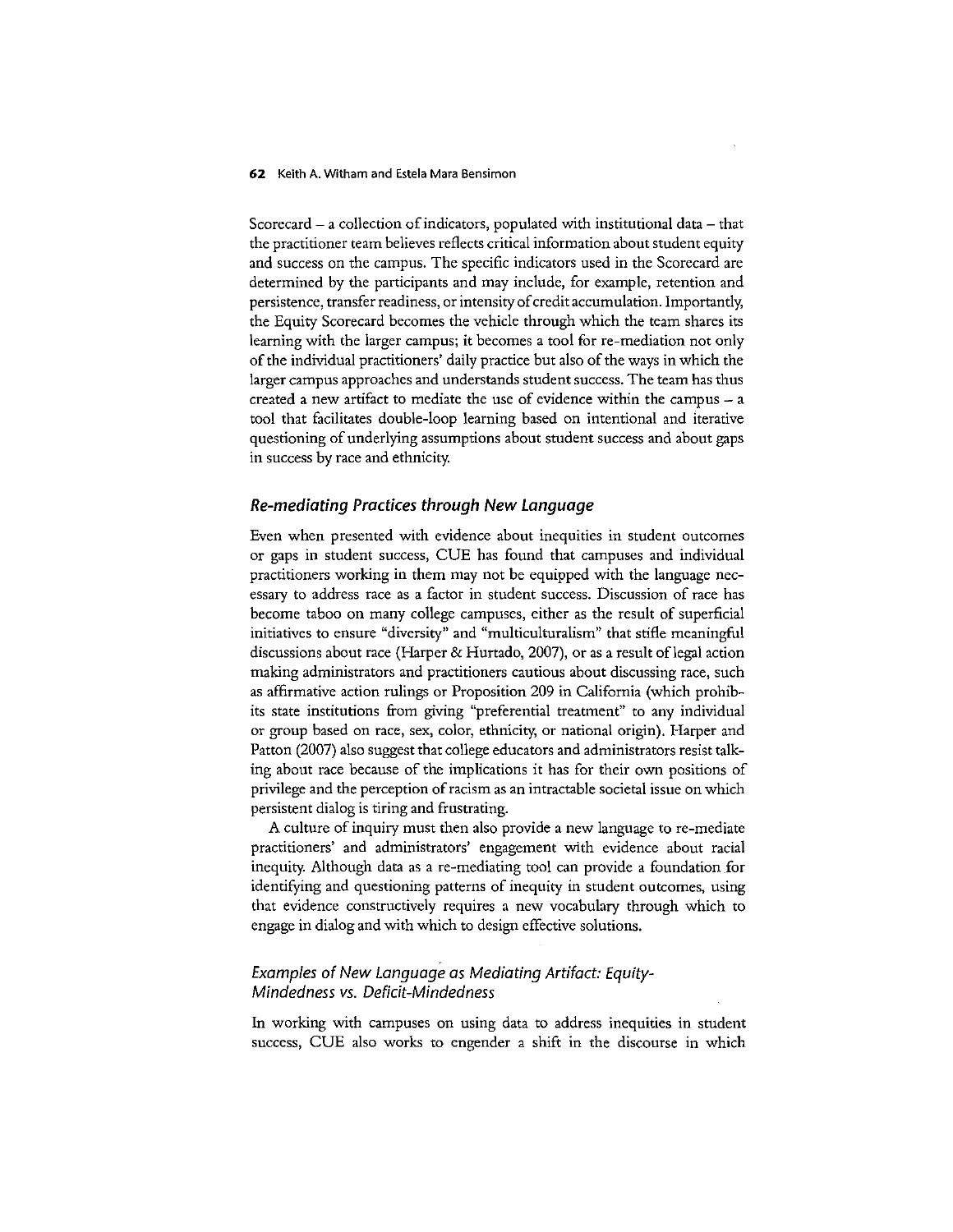Greating a Culture of Inquiry around Equity and Student Success **63**<br>*Q* 

practitioners engage around race. In particular, this shift requires a change in the language and "cognitive frames" through which relationships between academic outcomes and student characteristics are perceived (Bensimon, 2005). Just as Harper and Hurtado (2007) found that the façade of commitment to diversity on campuses tends to obfuscate racial experiences, CUE has found that most campus practitioners tend to think about the relationship between race and academic outcomes in one or both of two ways. The first of these is in terms of *diversity,* in which the focus is on representation of differences and the discourse is structured around terms such as *multiculturalism* and *colorblindness.* The second common approach to addressing racial disparities focuses on student *deficits*, particularly vis-à-vis academic outcomes, in which the focus is on stereotypes associated with economic disadvantage, lack of academic preparation, and other background characteristics attributed to students based on their race or ethnicity.

As practitioners' perceptions of student outcomes are re-mediated by engaging with data and processes of inquiry, CUE also helps to shift the language that practitioners use away from discourses of diversity and deficit-mindedness to focus instead on *equity-mindedness-* an alternative cognitive frame and language that focuses on institutional responsibility for student outcomes and the institutional practices that support or hinder student success (Bensimon, 2005). Practitioners, who are invested in the process ofinquiry and their role as detectives, thus begin to shift discourse away from statements such as: "African American students are often unprepared for college-level math because they come from underserved schools" or "Latino students don't want to transfer because they prefer to stay close to home." They instead ask: "What systems do we have in place for our students who need additional academic support?" or "How are we reaching out to our Latino students to support their transfer aspirations?"

Just as data as a mediating artifact help lower defensiveness around observed outcomes, this new language also helps  $-$  slowly, but surely  $-$  to lower the resistance that individuals feel toward talking about race and ethnicity in relationship to student outcomes. It both provides an entry point for taking responsibility for student success, and moves the dialog away from talking about "preferential treatment" for specific groups based on their perceived deficits. Campus practitioners do not have to feel the same anxiety about discussing race in relation to academic outcomes when they are given a mediating language that places responsibility on, and empowers, the institution to change its own practices.

#### Conclusion: Practitioners within a Culture of Inquiry

We have argued that a culture of inquiry within academic institutions must overcome the unique challenges, as well as leverage the strengths, of the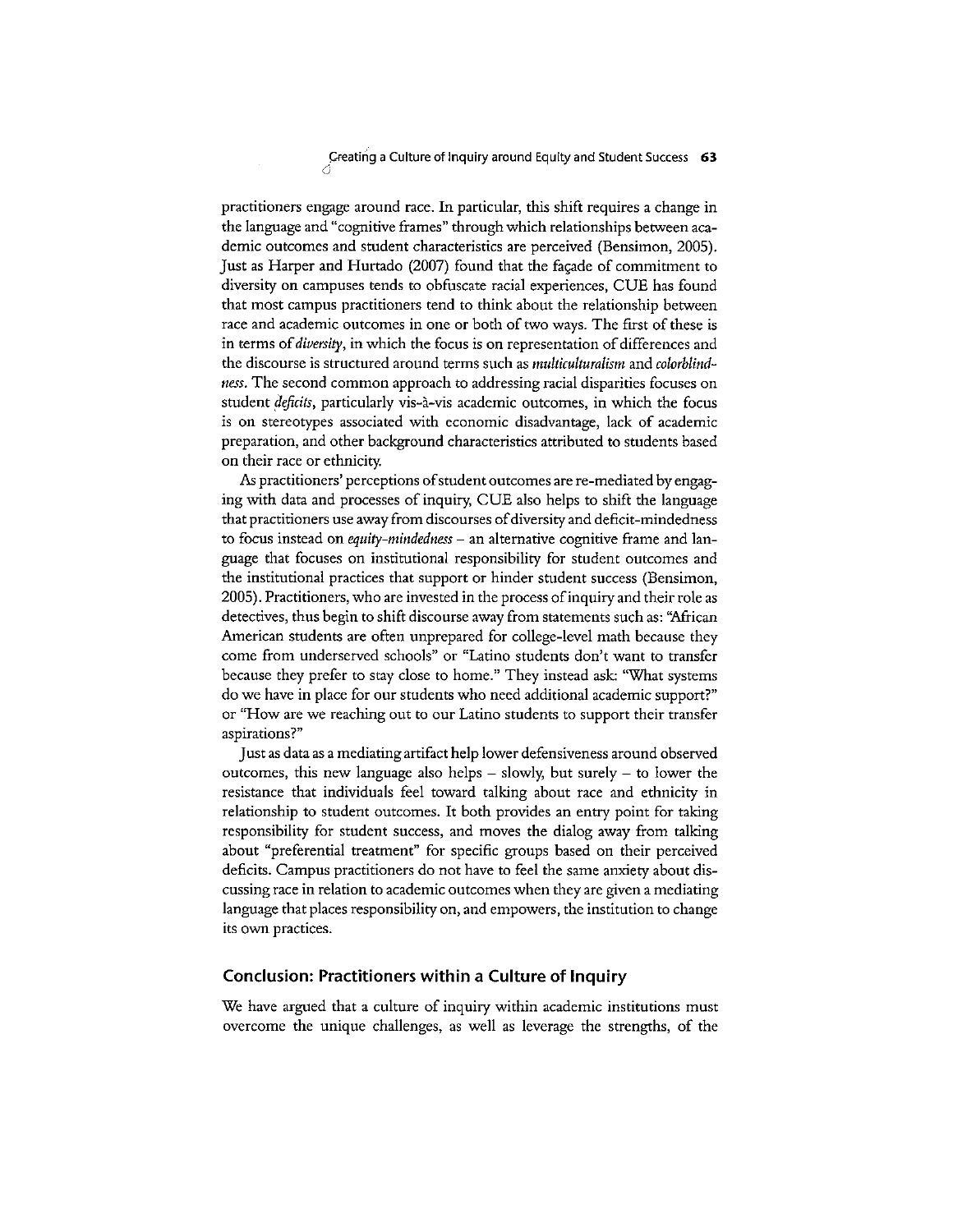distinct larger culture of academia. We have also suggested that our notion of a culture ofinquiry re-mediates the practices of individuals within organizations by changing the tools and languages that guide individual actions and perceptions, and empowers campus practitioners to make evidence-based decisions that improve equity in student outcomes. Finally, we suggested that a critical, transformative culture of inquiry makes "double-loop learning" the norm as a way of responding to both internal crises (such as inequities in student outcomes) and external accountability pressures, and that such a culture favors critical reasoning and inquiry aimed at the ideological objectives of equity and student success. In conclusion, we turn briefly to implications for practitioners and suggest ways in which practitioners can use evidence to promote meaningful improvements in outcomes for all students as well as equity in outcomes for students from all racial and ethnic groups.

Whereas institutions produce massive quantities of data in response to state and national policy initiatives, or under the guise of a functionalist notion of a culture of evidence, our work has shown that the relationship between the theories driving the collection of data and on-the-ground solutions is often absent. Without building capacity around the use of data, as we have suggested must occur within a culture of inquiry, campuses are limited to using technical reasoning (Kemmis & McTaggart, 2000) and single-loop learning responses that change outcomes without creating sustained changes in institutional values- often with unintended negative consequences. Campuses and systems that have used CUE's tools and processes to build a culture of inquiry around equity have done so, in part, as a way of building this capacity and empowering the practitioners with the most direct influence on student outcomes to alter their underlying beliefs, values, and perceptions- and, therefore, practices. We thus argue that creating a culture of inquiry, as we have described it here, must begin with practitioners using inquiry to change their day-to-day assumptions, decisions, and behaviors.

In particular, the theoretical approaches we have used to understand a culture of inquiry point our attention to the history, language, tools, and data that form the context of our daily work in colleges and universities. As professionals, we can conduct our own inquiry into the processes of our daily work and begin to question the impacts of these taken-for-granted elements on student success and equity in student outcomes. As these inquiries begin to cross departments and accumulate evidence from across communities of practice to more broadly interrogate the institution's values and policies, individual actions are then linked in a culture of inquiry. For practitioners, a culture of inquiry thus begins with questions into our daily routines:

What evidence do we use to make decisions in our daily activities, where does that evidence come from, and how is it structured? "Who provides it, when, and why? Who uses it?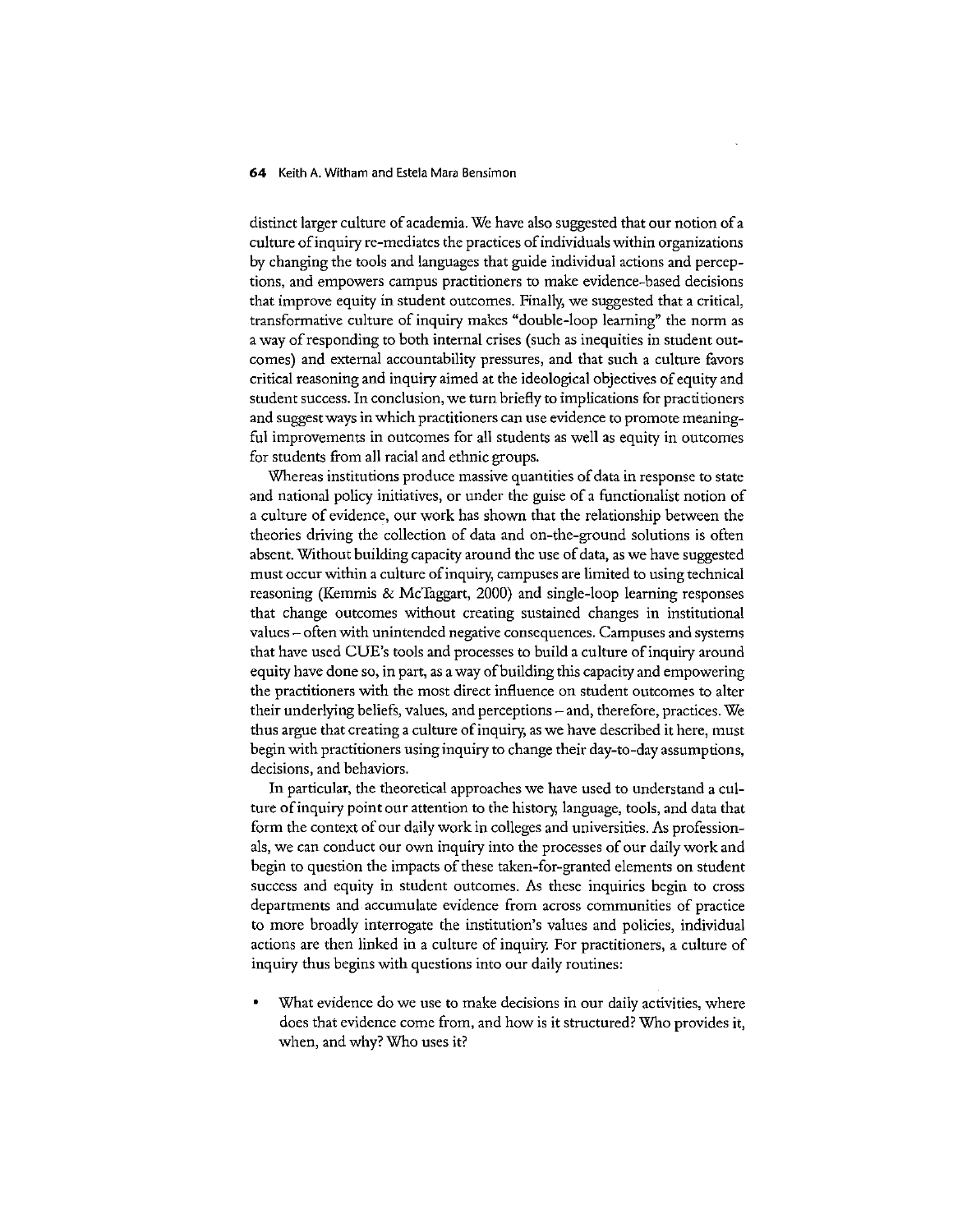- Are data disaggregated by race/ethnicity and other subgroups and are we asking questions of the data that allow us to determine if there are inequities in student achievement?
- What assumptions and values come into play when we look at data on student outcomes? For example, when we look at data on student outcomes, do we default to assumptions about student deficits or do we question institutional policies and structures?
- What do we know about the histories of the way things are done in our departments or on our campuses? Have policies and processes been reevaluated using evidence to consider outcomes and equity, or are they taken for granted?
- What language is commonly used to talk about accountability and student outcomes? Do we tend to talk about diversity more than equity? "Best practices" more than inquiry into causes? Data reporting more than data inquiry?

A culture of inquiry is more than a buzzword used to suggest "data-driven decision-making" or the production of data in reports that never get read. A culture of inquiry as we have described it here is, in fact, a *culture* - it represents patterns of behaviors motivated by shared norms and values around inquiry and equity, and it is developed over time and across different roles or departments. Within a culture of inquiry in academic institutions, the patterns of perception and practice are mediated by new tools for accessing data, new processes for inquiring about inequities in student outcomes, and new languages for creating generative dialog about racial experiences and inequities in outcomes. Within this re-mediated cultural setting, then, evidence is used to create double-loop learning for individuals and the institution as a whole. A culture of inquiry, finally, is one in which an institution's commitment to equity and success for all students is authentically reflected in transformed practice and policy.

#### References

Alford, R. R. (1998). *17Ie craft* of *inquiry.* New York: Oxford University Press.

- Alan, S., & Tienda, M. (2007). Diversity, opportunity, and the shifting meritocracy in higher education. *American Sociological Review,* 72(4), 487-511.
- Argyris, C. (1990). *Overcoming organizational difenses: Facilitating organizational learning.*  Boston, MA: Allyn and Bacon.
- Argyris, C. {1993). *Knowledge for action: A guide to overcoming barriers to organizational change.* San Francisco: Jossey-Bass.
- Argyris, C., & Schön, D. A. (1996). Organizational learning II: Theory, method and practice. Reading, MA: Addison-Wesley.
- Austin, A. E. (1990). Faculty cultures, faculty values. In W. G. Tierney (Ed.), *Assessing academic climates and cultures* (New directions for institutional research, no. 68, pp. 61-74). San Francisco: Jossey-Bass.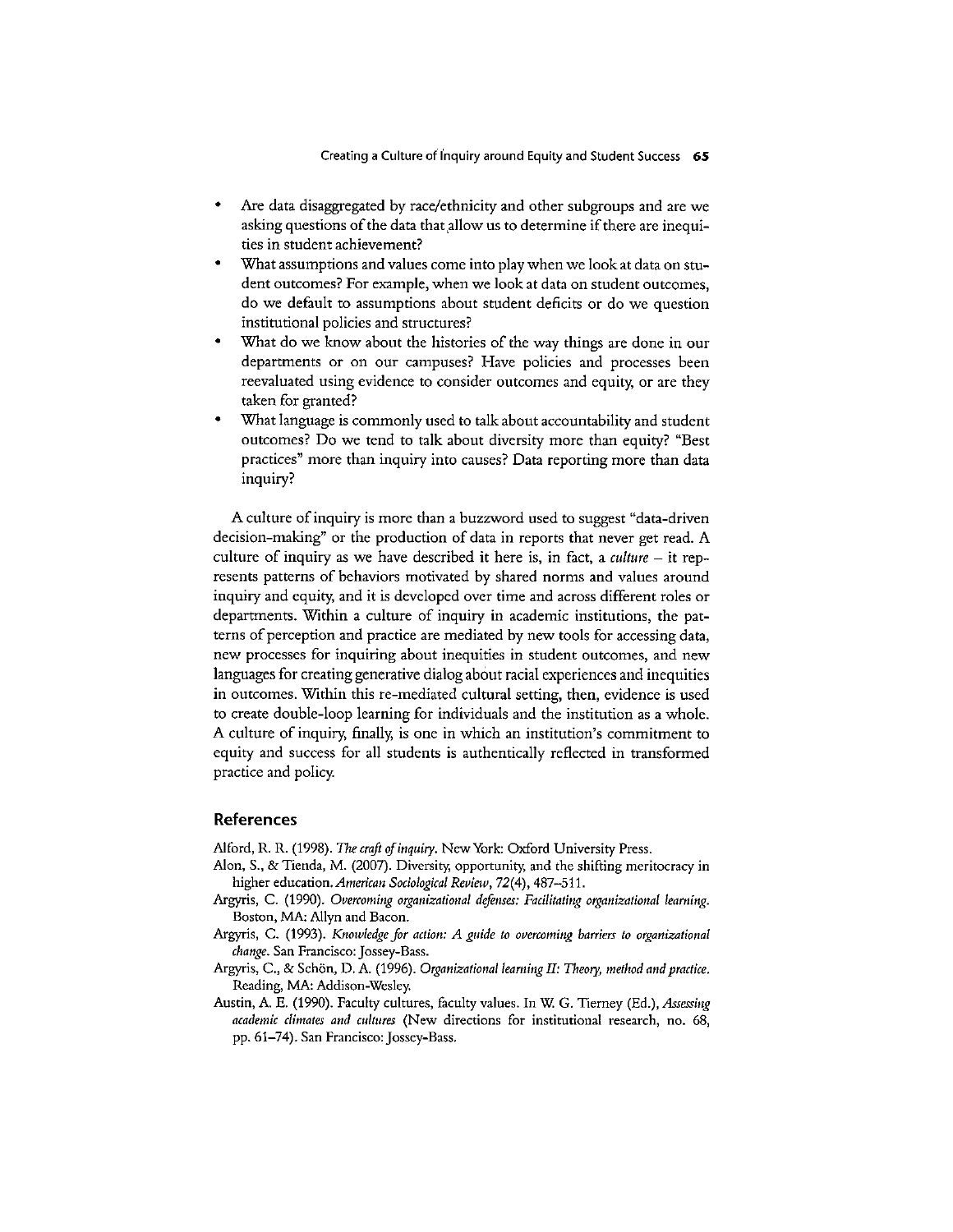- Bailey, T. R., & Alfonso, M. (2005). *Paths to persistence: An analysis of research on program effectiveness at community colleges.* Report no. 1 in New Agenda Series vol. 6. Indianapolis, IN: Lumina Foundation for Education.
- Bensimon, E. M. (2005). Closing the achievement gap in higher education: An organizational learning perspective. *New Directions for Institutional Research*, 131, 99-111.
- Bensimon, E. M & Malcom, L. (forthcoming). *The Equity Scorecard process in theory and practice.* Sterling, VA: Stylus Publishing.
- Bensimon, E. M., Polkinghorne, D. E., Bauman, G. L., & Vallejo, E. (2004). Doing research that makes a difference. Journal of Higher Education, 75(1), 104-127.
- Bensimon, E. M., Rueda, R., Dowd, A. C., & Harris Ill, F. (2007). Accountability, equity, and practitioner learning and change. *Metropolitan Universities journal, 18(3),*  28-45.
- Bergquist, W. H., & Pawlak, K (2008). *Engaging the six wltures of the academy: Revised and*  expanded edition of the four cultures of the academy. San Francisco: Jossey-Bass.
- Birnbaum, R. (1988). *How colleges work: The cybernetics cif academic organization and leader*ship. San Francisco: Jossey-Bass.
- Brint, S., & Karabel,]. (1989). American education, meritocratic ideology, and the legitimation of inequality: The community college and the problem of American exceptionalism. *Higher Education, 18(6),* 725-35.
- Bustillos, L. T., Rueda, R., & Bensimon, E. M. (2011). Faculty views of underrepresented students in community college settings: Cultural models and cultural practices. In P.R. Portes & S. Salas (Eds.), *Vygotsky in 21st century society: Advances in cultural historical theory and praxis with non-dominant communities.* New York: Peter Lang.
- Cole, M., & Engeström, Y. (1993). A cultural-historical approach to distributed cognition. In G. Salomon (Ed.), *Distributed cognitions: Psychological and educational considerations* (pp. 1-46). New York: Cambridge University Press.
- Cole, M., & Griffin, P. (1983). A socio-historical approach to re-mediation. *Quarterly Newsletter of the Laboratory of Comparative Human Cognition, 5(4), 69-74.*
- Dill, D. D. (1982). The management of academic culture: Notes on the management of meaning and social integration. *Higher Education, 11(3),* 303-320.
- Dowd, A. C. (2003). From access to outcome equity: Revitalizing the democratic mission of the community college. *Annals of the American Academy of Political and Social Science, 586,* 92-119.
- Dowd, A. C. (2005). *Data don't drive: Building a practitioner-driven culture of inquiry to assess community college performance.* Indianapolis, IN: Lumina Foundation for Education.
- Dowd, A. C., Bishop, R., Bensimon, E. M., & Witham, K (in press). Re-mediating accountability. InK. Gallagher, R. Goodyear, D. Brewer, & R. Rueda (Eds.), *Urban education: A model for leadership and policy.* New York: Routledge.
- Dowd, A. C., & Tong, V. P. (2007). Accountability, assessment, and the scholarship of "best practice." InJ.C. Smart (Ed.), *Higher education: Handbook of theory and research, volume 22* (pp. 57-119). New York: Springer.
- Engeström, Y. (1987). *Learning by expanding: An activity-theoretic approach to developmental research.* Helsinki, Finland: Orienta-Konsultit.
- Engeström, Y. (2000). Activity theory as a framework for analyzing and redesigning work. *Ergonomics, 43(7),* 960-974.
- Engeström, Y. (2001). Expansive learning at work: Toward an activity-theoretical reconceptualization. Journal of Education and Work, 14(1), 133-156.
- Engestr6m, Y., Miettinen, R., & Punamaki, R. (1999). *Perspectives on activity theory.* New York: Cambridge University Press.